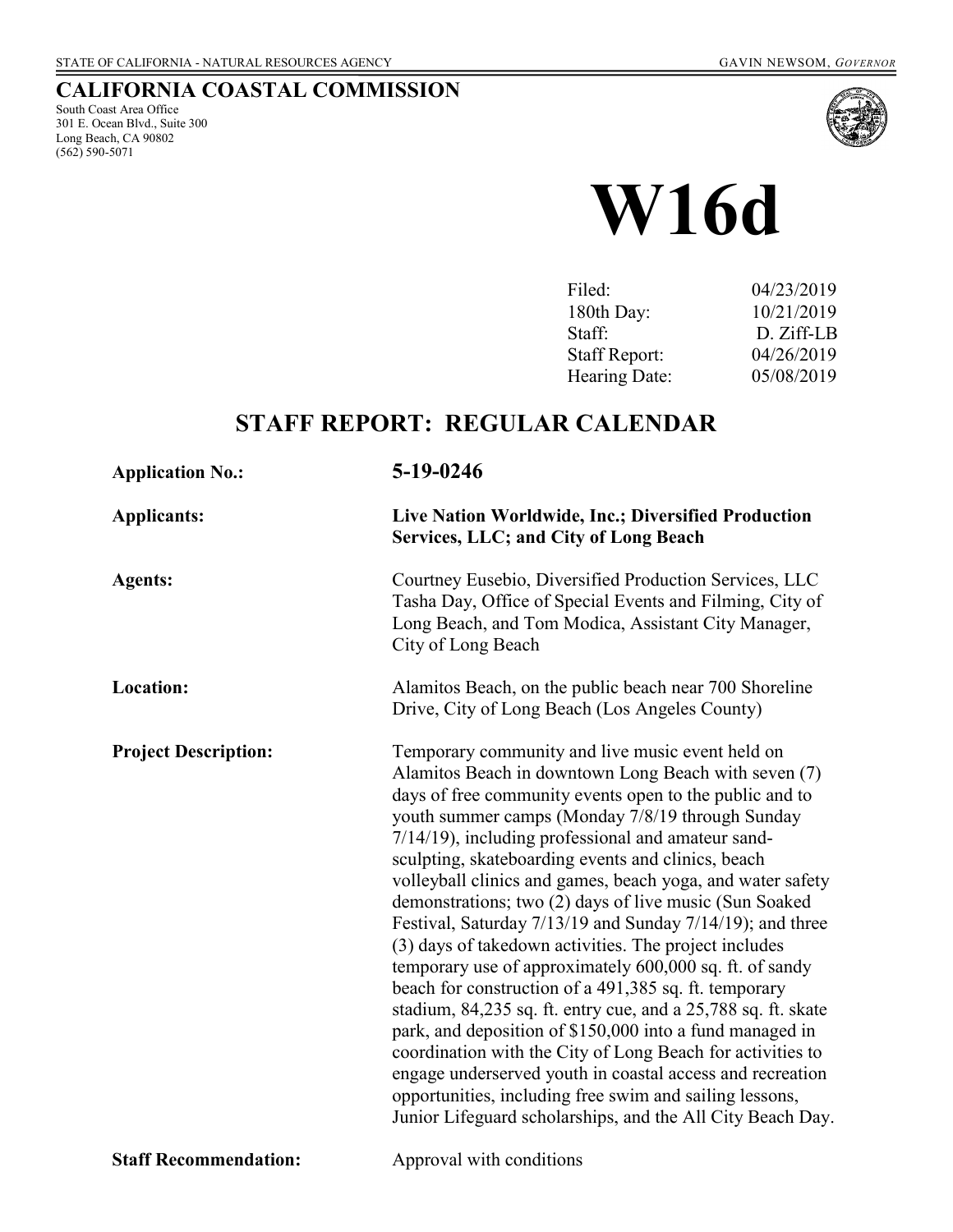## **SUMMARY OF STAFF RECOMMENDATION**

The proposed project is a temporary community and live music event to be held on the west end of Alamitos Beach in the Downtown Shoreline area of Long Beach from Monday, July 8 through Wednesday, July 17, 2019. The event includes seven days when free community events are provided, Monday July 8 through Sunday July 14, 2019, and a two-day paid live music event from 2 pm to 10 pm on Saturday and Sunday July 13 and 14, 2019. An additional three days is required for takedown activities. The organizers, Live Nation Worldwide and Diversified Production Services, are co-applicants with the City of Long Beach, which supports the project.

The project involves construction of a temporary 491,385 square foot stadium containing a stage, VIP and ADA seating, a beverage bar, medical tents, water stations, portable restrooms, handwashing stations, a waterslide, and other ancillary developments. This area will be inaccessible to the general public throughout the proposed event. In addition, the project includes the installation of an 84,235 square foot sand-sculpture exhibit that would be open to the public free of charge for the seven days of public events and which would be used as the queuing area on the day of the live music event. The project also includes the construction of a 25,788 square foot skate park on the sandy beach landward of the regional public pedestrian and bike path. Project staging uses additional public parkland adjacent to the beach. In total, approximately 601,408 square feet of sandy beach and 25,446 square feet of Marina Green Park will be used for the proposed event. Approximately 50 feet of dry sandy beach between the mean high tide line and the project site will remain open to the public to ensure public lateral access along the beach is maintained at all times during the event. Public vertical access to the beach will be maintained at all times.

The free community events proposed here (7 am to 5 pm Monday July 8 through Friday July 12 and 10 am to 2 pm Saturday and Sunday July 13 & 14, 2019), include professional and amateur sand-sculpting, amateur skateboarding clinics, beach volleyball clinics and games, beach yoga, water safety demonstrations, a Welcome Party, and professional skate exhibitions and shows. Kids Beach Days providing sunrise and sunset yoga, beach volleyball clinics, and sand-sculpting activities are scheduled from 10 am to 3:30 pm Monday through Friday July 8-12, 2019 and are available to City-run summer camps in Long Beach and Drop-In participants. The applicants expect between 100 and 150 different campers to attend each of the five Kids Beach Days. The free community events will be held on the beach adjacent to the temporary stadium. The applicants are also proposing to provide transportation and meals for youth camp participants attending each free community event day, prioritizing camps located in communities where barriers to coastal access exist.

The live music event, with a stadium capacity of approximately 31,000 people, is proposed as a primarily a paid event with admission costs for the two-day festival ranging from \$125-\$450 with 5,000 tickets given away for free to the general public per day. The applicants have also proposed deposition of \$150,000 into a fund held by the non-profit Partners of Parks in coordination with the City of Long Beach for sponsorship of activities directed at engaging underserved youth in coastal access and recreation including the proposed community events detailed above, as well as the City's All City Beach Day, swim lessons at Long Beach public pools, sailing lessons, coastal tours (including educational wetland tours , admission to the Queen Mary and Long Beach Aquarium, and field trips to Leeway Sailing Center), and scholarships for the Long Beach Junior Lifeguard programs.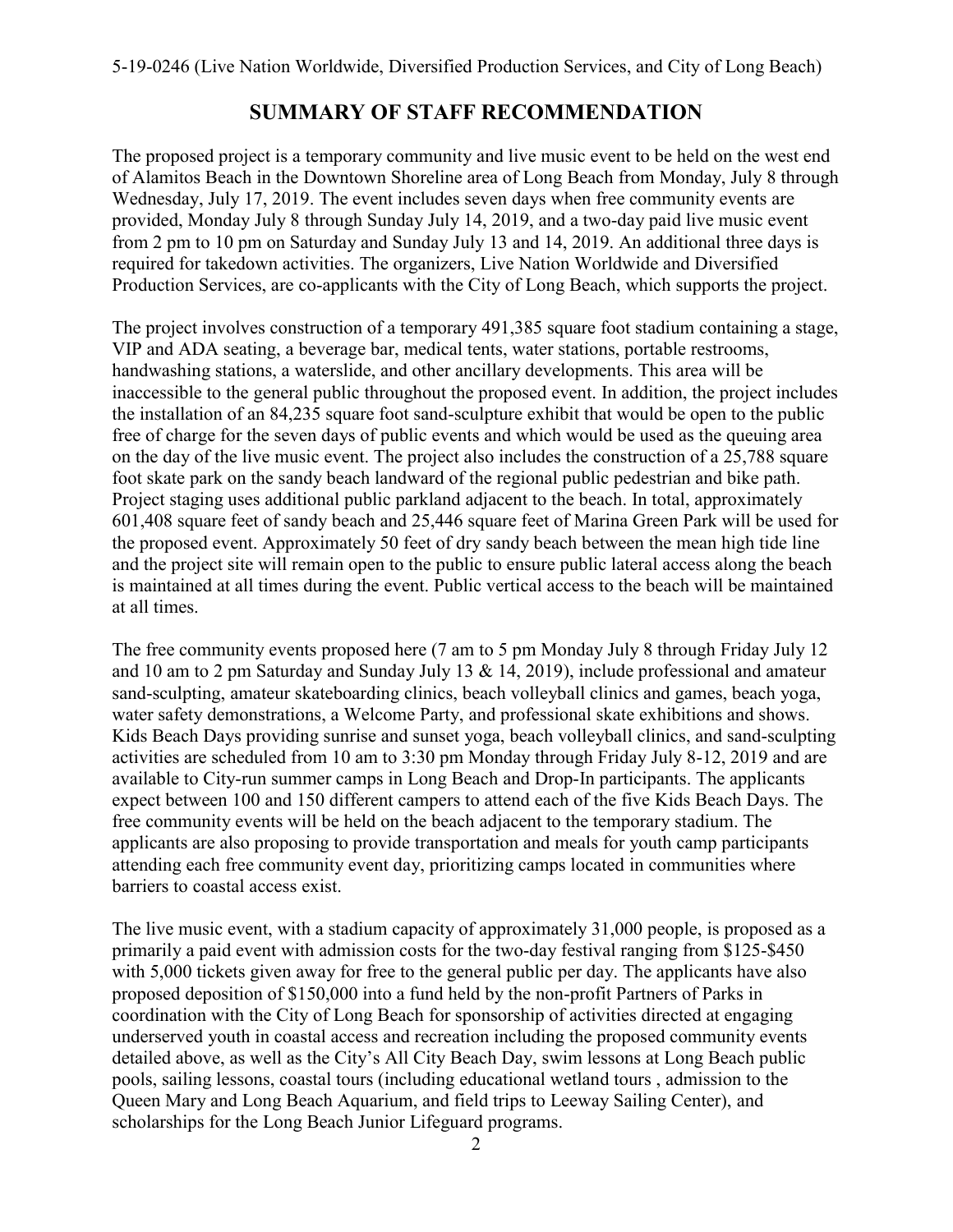A permit is required for this year's event because it includes erection of a fence and construction of a temporary stadium, skate park, and other development on the public beach and a general admission fee for a portion of the event during peak beach use season. The proposed live music portion of the event temporarily precludes non-attending members of the public from using an approximately 14 acre portion of the sandy beach where the temporary stadium is located; therefore, special conditions are necessary to protect public access and recreation for all people. As conditioned, the proposed temporary ten-day event (including setup and takedown) protects and encourages public access to the sea, especially for segments of the greater Los Angeles population that have disproportionate barriers to accessing the coast.

Over the years, the Commission has reviewed and approved temporary events requiring either 100% free admissions or limiting admission fees. If 100% free admissions were determined to be infeasible, the Commission has used the provision in the Guidelines that allows temporary events to be excluded from permit requirements if more than 75% of the seating is available free of charge for general public use as guidance. In past permit actions, the Commission has approved temporary events that provide, at a minimum, 75% of the provided capacity free of charge to the public or equivalent public benefit.

In this case, the applicants have indicated that the provision of 75% free seating for the two days of concerts would not be feasible; however, the applicants and Commission staff have coordinated closely to develop an alternative mitigation strategy. Public access opportunities include recreational events and activities free to the public during the event days, as well as the deposition of \$150,000 by the concert promoters to the fund dedicated to public coastal access and recreational opportunities throughout the year. As conditioned, substantial investment in public access and recreation programs geared toward providing underserved populations in Long Beach and surrounding areas with free coastal access and outdoor education outweighs the temporary impacts to coastal access and recreation on the portion of public beach within the project vicinity. The City is in the process of developing an LCP amendment for temporary events on public beaches and tidelands in the subject area; the Commission's approval of the subject project will not prejudice the City's ability to prepare the LCP amendment, and likewise it should not be used as precedent for temporary events citywide or statewide.

On June 7, 2018, the Commission approved with conditions a similar project (CDP Application No. 5-18-0142) for a temporary community and live music event held on Alamitos Beach in downtown Long Beach with five days of free community events open to the public (Monday 7/16/18 through Friday 7/20/18), including professional and amateur sand-sculpting, sunrise and sunset yoga and meditation, beach volleyball clinics and games, and CPR and beach safety demonstrations, a one-day live music event (Saturday 7/21/18), and four days of takedown activities. The project included temporary use of approximately 400,000 square feet of sandy beach and construction of a 300,000 square foot temporary stadium, and contribution of \$35,000 to a mitigation fund which would be used to engage underserved youth in coastal access and recreation opportunities, including the All City Beach Day, Junior Lifeguard scholarships, and free swim lessons.

Special Condition 5 of the permit for last year's event required documentation of the applicants' contribution to the mitigation fund prior to issuance of the permit and implementation of the proposed public access improvements during the event. The first part of the condition was not complied with prior to the date of the approved event; thus, CDP No. 5-18-0142 was not issued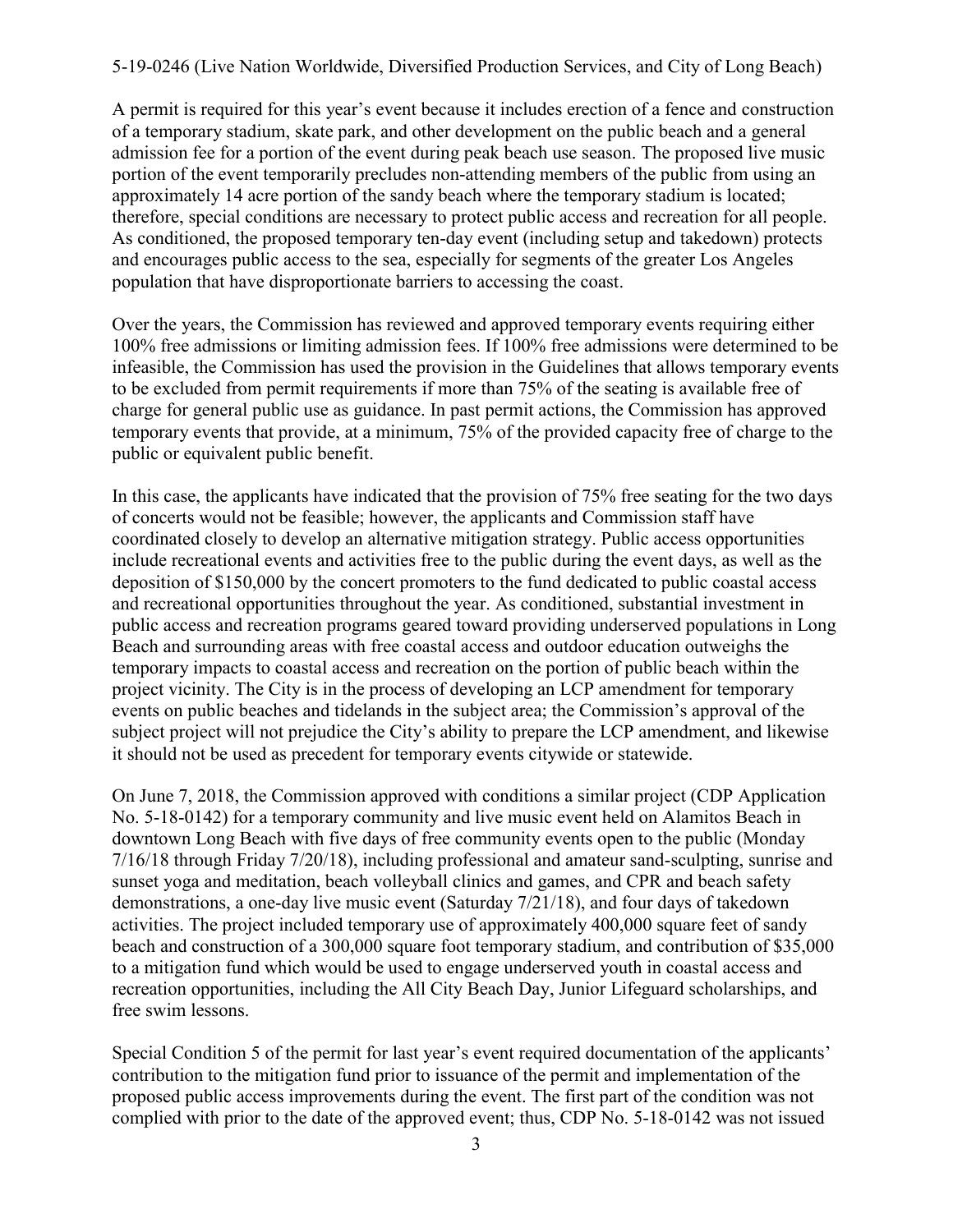prior to the event. The City states that most of the \$35,000 mitigation fund has been used to support public access and recreation opportunities, including 672 swim lessons and 10 Junior Lifeguard scholarships and approximately 2,400 youth participants at the All City Beach Day; however these opportunities were provided separate from the community event days specified in the approved permit, which were also required to include public access and recreation opportunities. The applicants provided most of the planned amenities as proposed during the community event days, but the events were not well attended because transportation to Alamitos Beach and provision of meals for underserved youth in the greater Los Angeles area to attend the free community events were not provided. The applicants and City staff state that failure to provide the required transportation and meals occurred, in part, because in the short time between the Commission's approval of the project and the event, there was not enough time to do outreach to potential participants. Therefore, the applicant undertook the development in noncompliance with the CDP.

The temporary event currently before the Commission, as proposed, includes two additional days of community elements (seven days total) as well as a two-day paid music festival. The public access and recreation mitigation contribution has been increased to \$150,000 and the City has already begun marketing opportunities for youth to participate in the community event days through its summer camp catalog. Additionally, the timing of the Commission's hearing (one month earlier than last year), as well as the renewed commitment by the event promoters and the City to hold an event benefiting all members of the community, provides the applicants greater opportunity to implement the public access and recreation improvements. The applicants will prepare a Public Engagement Plan including outreach methods and language access policies for underserved communities. The applicants will prepare a Marketing and Media Plan specifically for the free community events, and distribute marketing media materials beyond the City of Long Beach to neighboring underserved communities in the greater Los Angeles area. Marketing efforts for the free community events will include posting of marketing materials at relevant transit stops. The permittees will highlight the free community events and strongly encourage attendees to walk, scoot, bike, or take public transit to the events.

Staff is recommending **approval** of the coastal development permit with **ten special conditions**. If the recommended conditions are fully complied with consistent with the applicants' renewed commitment, the Commission finds that the development will not have any new long-term adverse impacts on public access and recreation and is consistent with the public access and recreation policies of the Coastal Act. The special conditions include: **1) Duration of Permit and Permit Compliance; 2) Temporary Volleyball Court Relocation; 3) Temporary Shoreline Access Management Plan; 4) Admission Fees and Signage; 5) Implementation of Proposed Public Access Improvements; 6) Implementation of Marketing and Media Plan; 7) Water Quality; 8) Lighting Design; 9) Sound Design; and 10) Nesting Bird Surveys.** 

The motion to carry out the staff recommendation is on page six of this report.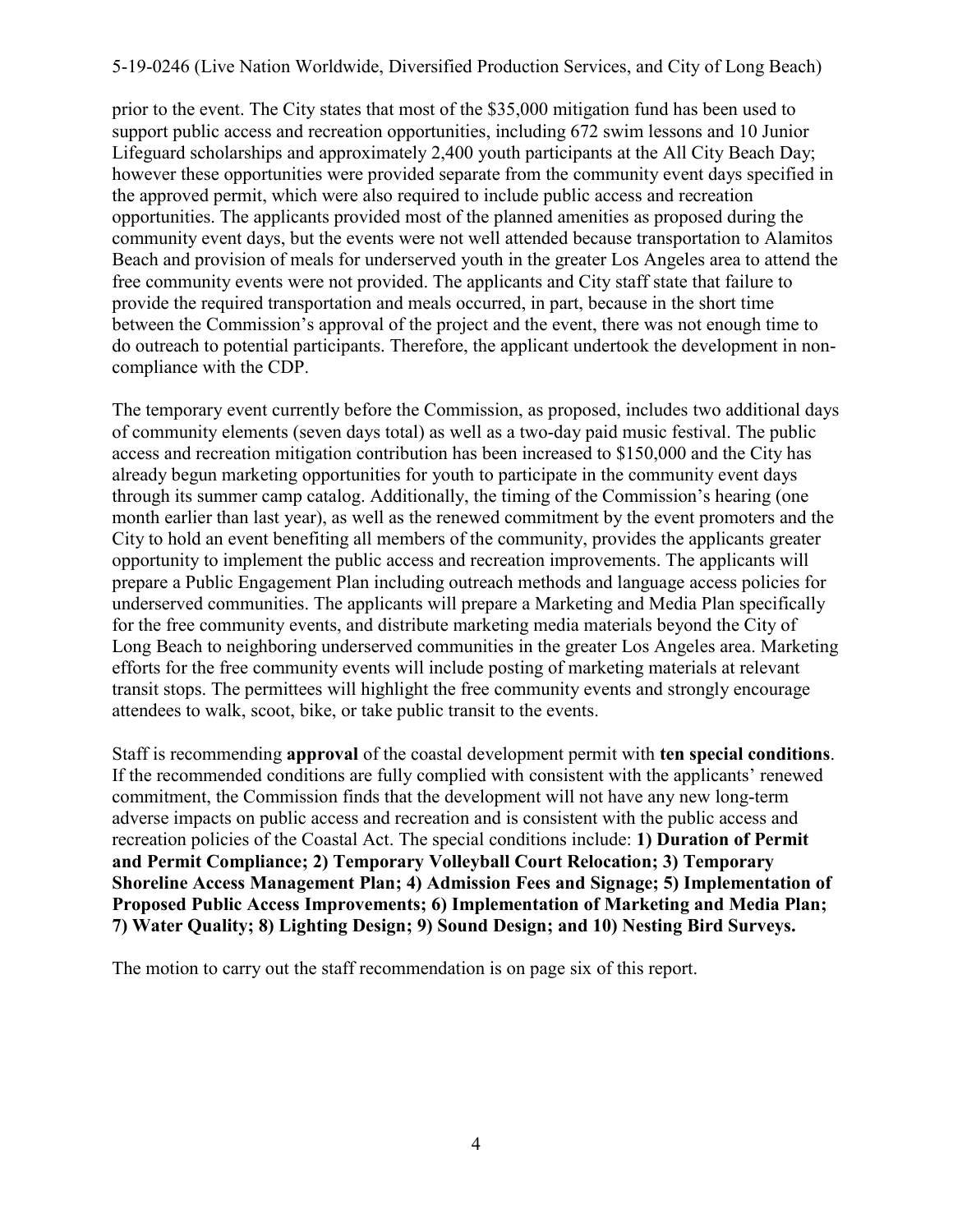# **TABLE OF CONTENTS**

| L. |  |
|----|--|
| Н. |  |
|    |  |
|    |  |
|    |  |
|    |  |
|    |  |
|    |  |
|    |  |
|    |  |
|    |  |
|    |  |

## **APPENDICES**

[Appendix A – Substantive File Documents](#page-29-0)

## **EXHIBITS**

- Exhibit 1 Project Location
- Exhibit  $2 \text{Site Plans}$
- Exhibit 3 [Community Event Schedule](https://documents.coastal.ca.gov/reports/2019/5/W16d/W16d-5-2019-exhibits.pdf)
- Exhibit 4 Marketing and Media Plan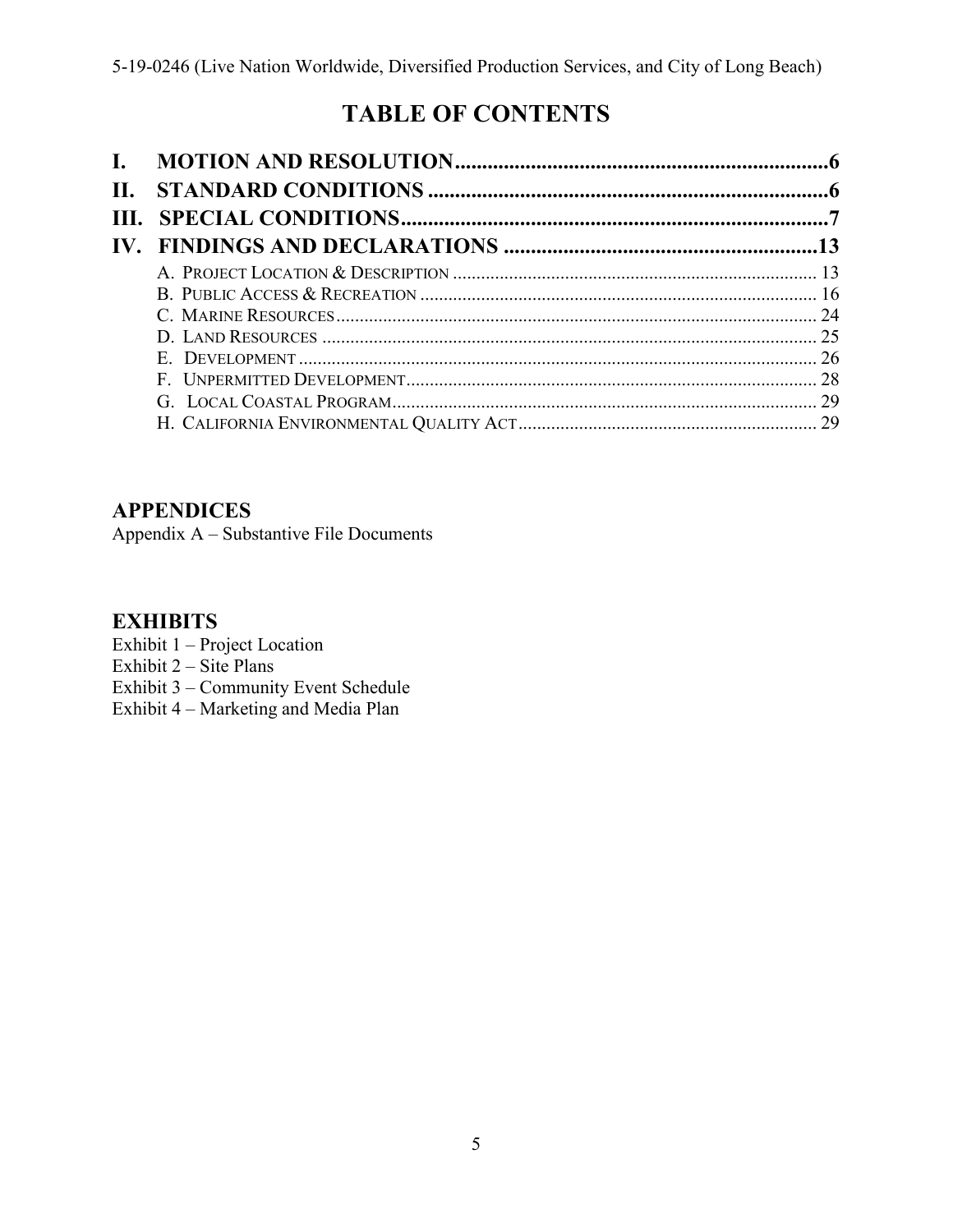## <span id="page-5-0"></span>**I. MOTION AND RESOLUTION**

#### **Motion:**

*I move that the Commission approve Coastal Development Permit Application No. 5-19-0246 subject to the conditions set forth in the staff recommendation.*

Staff recommends a **YES** vote on the foregoing motion. Passage of this motion will result in conditional approval of the permit and adoption of the following resolution and findings. The motion passes only by affirmative vote of a majority of the Commissioners present.

#### **Resolution:**

*The Commission hereby approves Coastal Development Permit Application No. 5-19-0246 for the proposed development and adopts the findings set forth below on grounds that the development as conditioned will be in conformity with the policies of Chapter 3 of the Coastal Act and will not prejudice the ability of the local government having jurisdiction over the area to prepare a Local Coastal Program conforming to the provisions of Chapter 3. Approval of the permit complies with the California Environmental Quality Act because either 1) feasible mitigation measures and/or alternatives have been incorporated to substantially*  lessen any significant adverse effects of the development on the environment, or *2) there are no further feasible mitigation measures or alternatives that would substantially lessen any significant adverse impacts of the development on the environment.* 

## <span id="page-5-1"></span>**II. STANDARD CONDITIONS**

This permit is granted subject to the following standard conditions:

- 1. **Notice of Receipt and Acknowledgment**. The permit is not valid and development shall not commence until a copy of the permit, signed by the permittee or authorized agent, acknowledging receipt of the permit and acceptance of the terms and conditions, is returned to the Commission office.
- 2. **Expiration.** If development has not commenced, the permit will expire two years from the date on which the Commission voted on the application. Development shall be pursued in a diligent manner and completed in a reasonable period of time. Application for extension of the permit must be made prior to the expiration date.
- 3. **Interpretation.** Any questions of intent of interpretation of any condition will be resolved by the Executive Director or the Commission.
- 4. **Assignment.** The permit may be assigned to any qualified person, provided assignee files with the Commission an affidavit accepting all terms and conditions of the permit.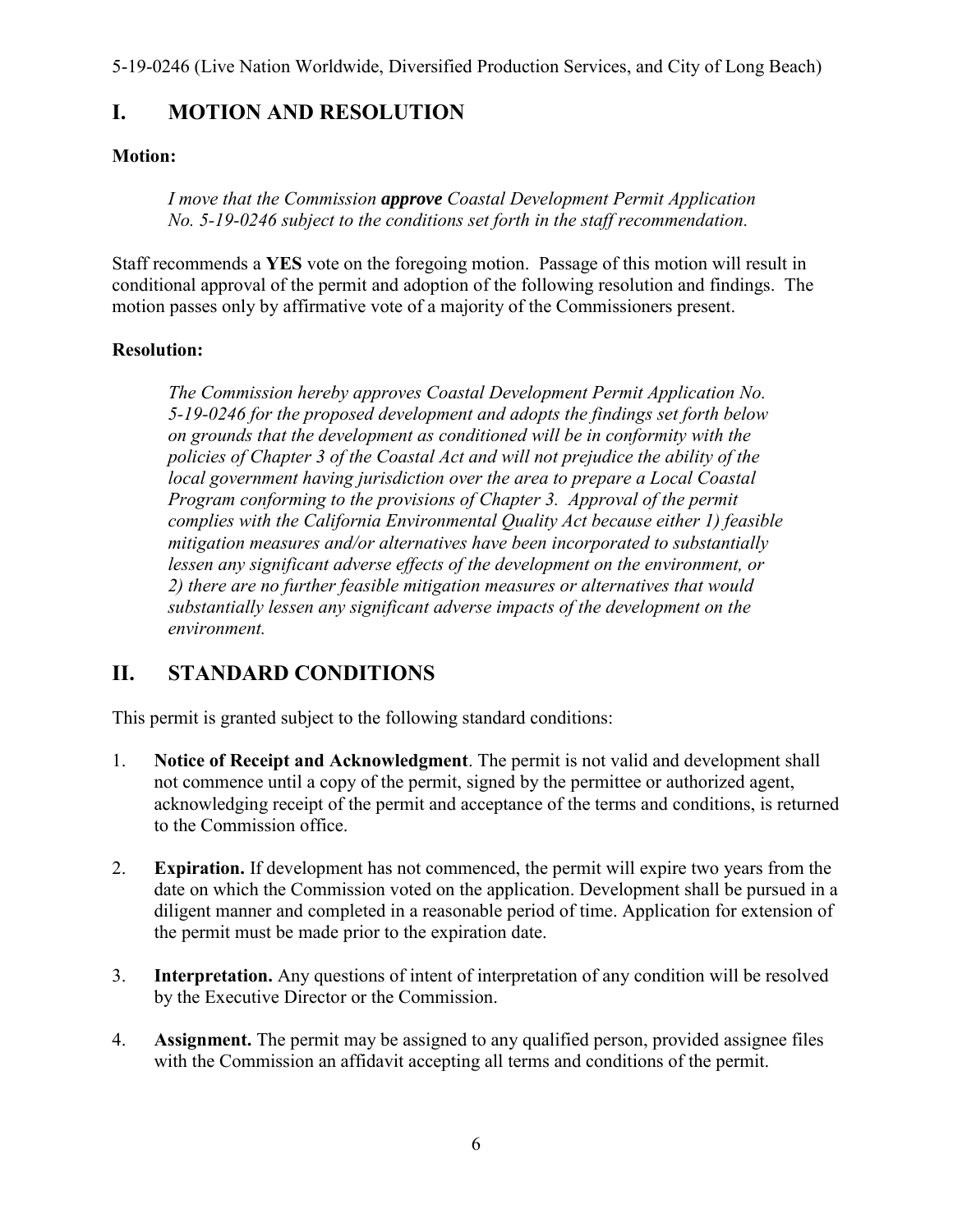<span id="page-6-1"></span>5. **Terms and Conditions Run with the Land.** These terms and conditions shall be perpetual, and it is the intention of the Commission and the permittee to bind all future owners and possessors of the subject property to the terms and conditions.

## <span id="page-6-0"></span>**III. SPECIAL CONDITIONS**

This permit is granted subject to the following special conditions:

- 1. **Duration of Permit and Permit Compliance.** Coastal Development Permit 5-19-0246 shall only extend to:
	- A. The proposed events to be held from Monday, July 8 through Wednesday, July 17, 2019;
	- B. Set-up and timely removal of those temporary facilities necessary to stage the event. Set-up will begin Monday, July 8 and continue until Saturday, July 13. Removal of facilities will begin Monday, July 15. All facilities will be entirely removed from the beach and Marina Green by 7 pm on Wednesday, July 17, 2019.

The permittees shall undertake and maintain the development in conformance with the special conditions of the permit and the final plans approved by the Executive Director. The permittees shall submit evidence of compliance with all imposed special conditions to the Executive Director by July 8, 2020 or at the time of submittal of a future application for the Sun Soaked event, whichever comes first. Any proposed changes to the approved plans shall be reported to the Executive Director in order to determine if the proposed change shall require a permit amendment pursuant to the requirements of the Coastal Act and the California Code of Regulations. No changes to the approved plans shall occur without a Commission-approved permit amendment unless the Executive Director determines that no permit amendment is required.

2. **Temporary Volleyball Court Relocation.** The permittees shall work with the City of Long Beach to temporarily relocate all volleyball courts within the stadium area to a location, to be determined by the City of Long Beach, immediately east of the project site for the duration of the event. The volleyball courts shall be returned to their previous location by 7 pm on Wednesday, July 17, 2019.

## 3. **Temporary Shoreline Access Management Plan**.

A. Public access to and along the beach will be maintained during the entire event. Although a temporary fence will be installed around approximately 14 acres of public beach and state tidelands, the public will able to attend the community events for free and approximately 10,000 members of the public will be able to attend the concert for free (5,000 each concert day). The fence surrounding the temporary stadium will be located at least 50 feet inland of the mean high tide line. Lateral access along the shoreline shall not be impeded by the event. Event staff with ability to respond to persons in Spanish, Tagalog or Khmer, which are the languages designated in the City of Long Beach's Language Access Policy, will patrol the perimeter of the project area for the entire duration of the event and ensure access to the coastline is not impeded.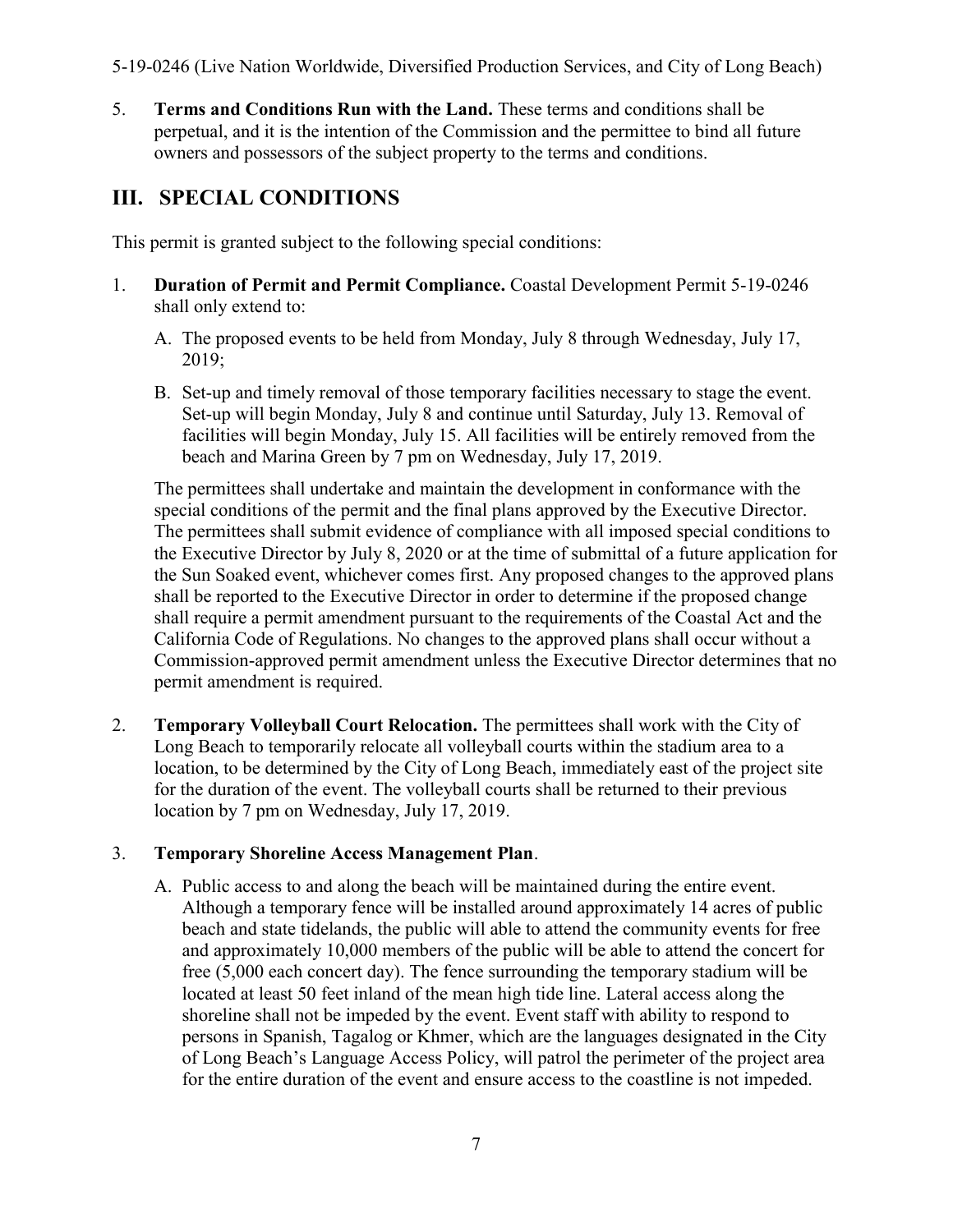- B. The permittees shall develop and implement a Parking Management Plan in cooperation with the City of Long Beach and Long Beach Transit. The Parking Management Plan shall not include (and this permit does not authorize) restrictions within public beach parking lots.
- C. The permittees shall develop and implement a Traffic Management Plan in cooperation with the City of Long Beach. The permittees may select a traffic consultant(s) from the list of vendors provided by the City of Long Beach.
- D. The temporary event facilities (stadium, tents, fencing, etc.) shall be sited so as not to interfere with the public's use of the east-west regional bicycle and pedestrian route that crosses the Downtown Shoreline area (connecting the Los Angeles River Bike Trail to the Beach Bike Path). If temporary closure of the bicycle and pedestrian path is necessary during installation or tear-down of equipment, a 5-minute interruption of traffic on the pedestrian and bicycle route is authorized with a flagman or woman to stop bicycle and pedestrian traffic.
- E. The permittees shall develop and implement a free valet bicycle and scooter parking program in cooperation with the City of Long Beach that shall be in operation adjacent to the event site during event activities from Monday, July 8, 2019 through Sunday, July 14, 2019. No changes to the valet program operation schedule shall occur without a Commission-approved permit amendment unless the Executive Director determines that no permit amendment is required.

#### 4. **Admission Fees and Signage.**

- A. PRIOR TO ISSUANCE OF THE COASTAL DEVELOPMENT PERMIT, the applicant shall submit to the Executive Director proof that at least 5,000 tickets for each day of the live music event have been distributed to the general public free of charge.
- B. The permittees shall use the Box Office to educate attendees about the event. The permittees shall post signs on Monday, July 8, 2019 at key visible locations on the exterior of the proposed 8-foot stadium fencing with the community event schedule for Monday, July 8, 2019 through Sunday, July 18, 2018 clearly stating that the activities are free to all members of the public. The permittees shall also post a "Free General Admission" sign on the fence line at the entrance to the sandsculpture exhibit. Signage shall acknowledge the California Coastal Commission's role in providing public access at this location by including the agency name and logo.
- C. The sand-sculpture exhibit shall remain free and open to the public for the duration of the event.
- D. The permittees shall record the number of persons participating in the free Kids Beach Day events and provide an estimate of the number of persons participating in the free community events Monday, July 8, 2019 through Sunday, July 14, 2019. As feasible, the permittees shall collect demographic data on individuals participating to determine whether individuals from underserved communities (specifically including low-income communities and communities of color) are being adequately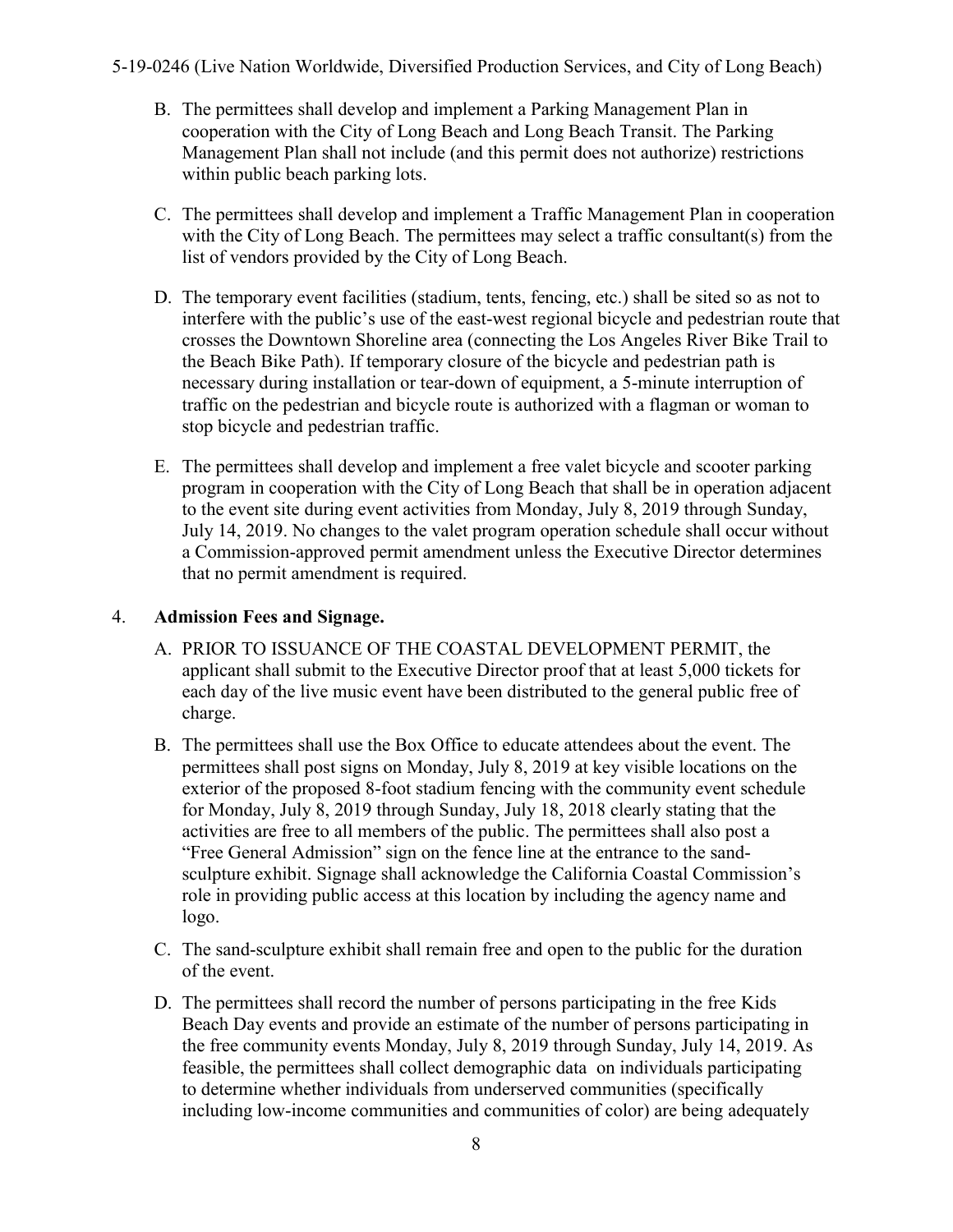reached through the marketing strategy. The permittees shall provide the Commission with a written report including this data by August 14, 2019.

#### <span id="page-8-0"></span>5. **Implementation of Public Access Improvements.**

- A. PRIOR TO ISUANCE OF THE COASTAL DEVELOPMENT PERMIT, the permittees shall revise the free community event schedule (**[Exhibit 3](https://documents.coastal.ca.gov/reports/2019/5/W16d/W16d-5-2019-exhibits.pdf)**) to:
	- 1. Add free beach and coastal recreation activities to the free community events scheduled for Saturday and Sunday July 13 and 14, 2019 from, at least, 7am to 5pm.
	- 2. Identify expected numbers of participants and determine how many staff will be on-site for the free community events.
	- 3. Provide a final detailed schedule of free community activities with start and end times for each activity.
	- 4. Modify site plans ([Exhibit 2](https://documents.coastal.ca.gov/reports/2019/5/W16d/W16d-5-2019-exhibits.pdf) of this staff report) to reflect the expanded schedule of free community events.
- B. PRIOR TO THE ISSUANCE OF THE COASTAL DEVELOPMENT PERMIT, the permittees shall deposit \$150,000 (herein 'fund') into the interest-bearing account held by Partners of Parks and managed by the City of Long Beach in support of the following activities, as proposed by the permittees and described below. The fund shall be used in its entirety within one year of being deposited into the interestbearing account. If any portion of the fund remains in the account after one year and the Executive Director determines the funds should be reassigned, those funds shall be transferred to an agency or nonprofit entity to be selected by the Executive Director, for the purpose of providing increased public access and recreation opportunities in Long Beach. The fund shall be directed towards programs providing underserved communities (identified through compliance with Special Condition 5.H, below) in need of financial aid or not otherwise able to regularly access the beach opportunities for coastal access and recreation. Specifically, it shall be used to support the activities identified below, in consultation with the Executive Director.
	- 1. Sun Soaked Parks and Recreation Days: A portion of the fund shall cover transportation and meals for individuals from underserved communities each day of the free community events at Alamitos Beach, including, but not limited to professional and amateur sand-sculpting, beach volleyball clinics and games, beach yoga, and water safety demonstrations from Monday July 8, 2019 through Sunday July 14, 2019.
	- 2. All City Beach Day: A portion of the fund shall cover transportation and lunch for approximately 2,400 children from underserved communities to the City of Long Beach's All City Beach Day on Friday August 9, 2019.
	- 3. Long Beach Junior Lifeguards: A portion of the fund shall cover the registration fee for Junior Lifeguard programs and transportation to Junior Guard Prep classes and to the Junior Guard summer program for the full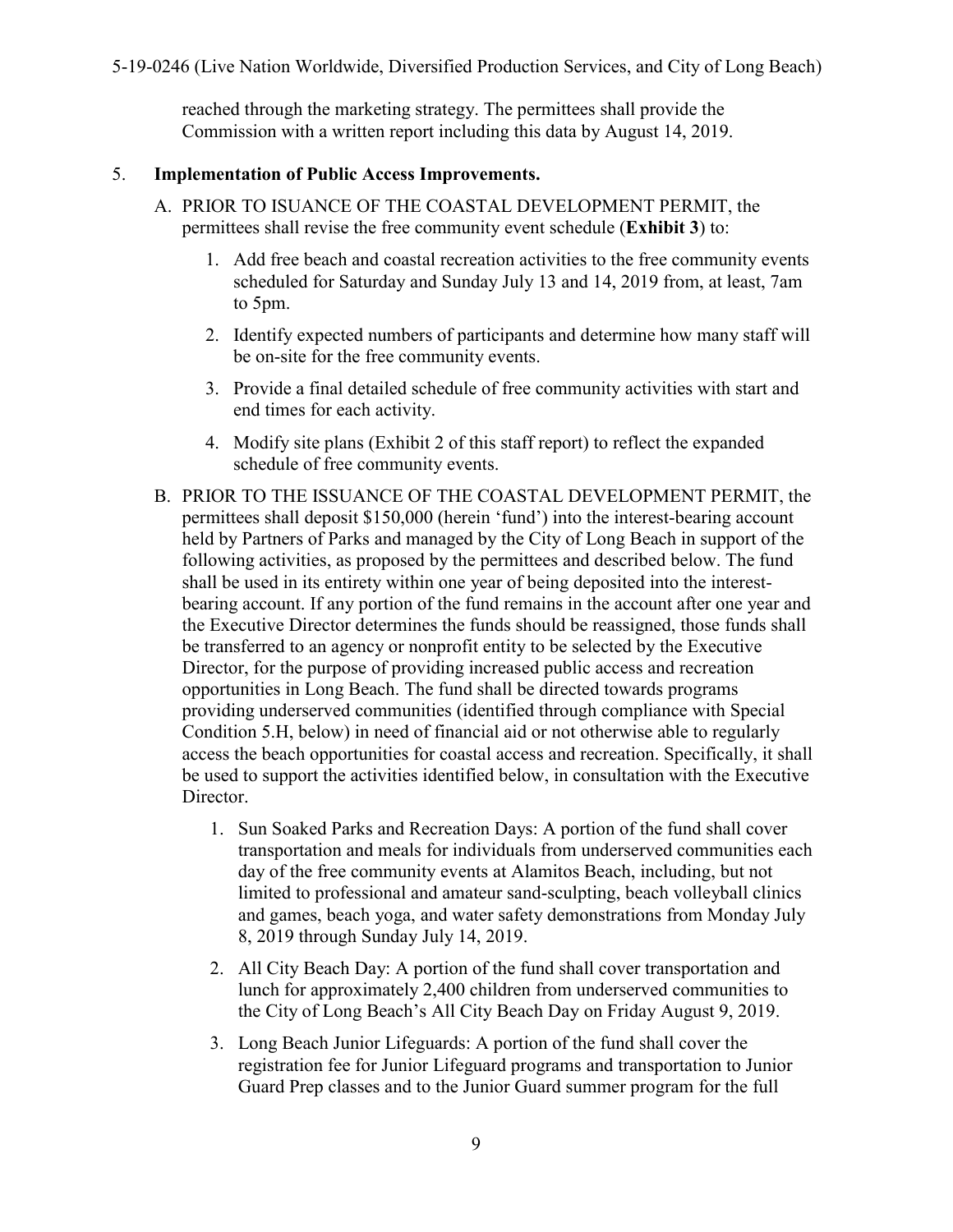<span id="page-9-0"></span>duration of the program for youth who are unable to participate in the program without financial aid.

- 4. City of Long Beach Swim Lessons and Sailing Lessons: A portion of the fund shall cover the cost of swim lessons for low-income seniors and adults and underserved youth and teens at the City's three public pool facilities: Silverado Pool, Belmont Pool, and Martin Luther King Pool, and cover the cost of classes at Leeway Sailing Center.
- 5. Waterfront Recreation Programming: a portion of the fund shall bring additional underserved youth and teens and low-income seniors to the beach for activities such as, but not limited to, tours of the Carnival Cruise Line, Queen Mary and Long Beach Aquarium, coastal wetland educational tours at Colorado Lagoon or the Los Cerritos Wetlands, and field trips for day camps to visit the Leeway sailing Center for kayak, sailing, and marine biology lessons.
- C. PRIOR TO THE ISSUANCE OF THE COASTAL DEVELOPMENT PERMIT, the permittees shall submit to the Executive Director a document identifying the balance remaining in the fund from any unused funds from the \$35,000 deposit made by the organizers as required by Special Condition 5A of CDP No. 5-18-0142. The entire fund shall be directed towards coastal access and recreation, which may include the following program, in consultation with the Executive Director:

Wibit Day Camp Trip: a portion of the fund shall cover transportation, meals, staffing costs, and other appropriate expenditures to bring underserved youth to the recreational area at Bayshore in Alamitos Bay. The fund shall be used no later than July 14, 2019.

- D. For any activity that includes facilitation of City-run Camp participation, including, but not limited to, the Sun Soaked community events, All City Beach Day, and Wibit Day Camp, the permittees shall allocate a portion of the funds to cover camp registration fees, facilitate attendance of drop-in programs, and/or develop a parallel program that provides direct access for potential participants that may not enroll in camps due to financial or other barriers to entry.
- E. PRIOR TO ISSUANCE OF THE COASTAL DEVELOPMENT PERMIT, the permittees shall submit a final Fund Allocation Plan, for review and approval by the Executive Director, that shall include, at a minimum:
	- 1. Detailed descriptions of any activities proposed to be supported using the fund including, but not limited to, those described in Special Condition 5.B, 5.C, and 5.D (above), with approximate allocations for each funded element of the activity and approximate numbers of people expected to be served, from what programs, organizations, or communities they will be recruited from, and for what period of time.
	- 2. A Recruitment Plan that details, for each activity, the segment(s) of the population that are proposed to be targeted in outreach efforts, a proposed timeline for outreach, and specific methods of proposed outreach, including copies of marketing materials. Outreach efforts should extend beyond the City of Long Beach to underserved communities in the greater Los Angeles area.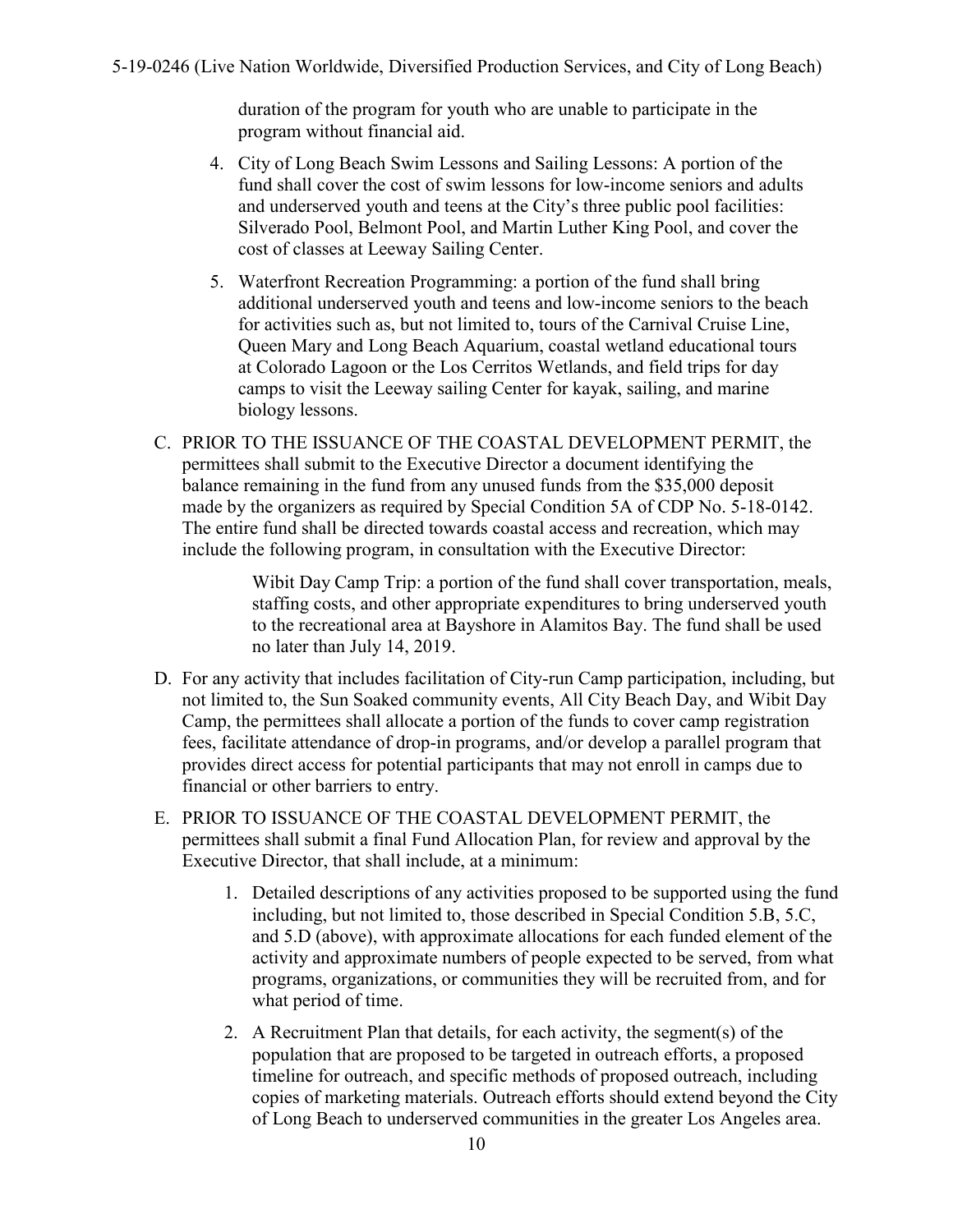3. A Transportation Plan, if relevant to the activity and/or necessary to facilitate access to the coast, that includes proposed methods of securing adequate transportation facilities, a list of parties accountable for delivering and operating transportation, and details related to pick-up and drop-off locations, dates, and times.

All sections of the Fund Allocation Plan should be consistent with the outreach methods and language access plan outlined in the Public Engagement Plan for underserved communities in Special Condition 5.H. The permittees shall undertake development in accordance with the approved Fund Allocation Plan unless the Commission amends this permit or the Executive Director provides a written determination that no amendment is legally required

- F. PRIOR TO THE EXPENDITURE OF ANY FUNDS required pursuant to this condition, the Executive Director shall review and approve in writing, the proposed use of the funds as being consistent with the intent and purpose of this condition.
- G. The permittees shall provide evidence, in a form and content acceptable to the Executive Director, detailing how the funds were dispersed consistent with the requirements of this CDP 5-19-0246, no later than December 31, 2019. The applicants shall also report on the total revenues and expenditures of both the 2018 and 2019 public events and paid concerts. The report shall include a detailed accounting of the specific use of the entire fund and any remaining balance. The Executive Director may extend the aforementioned deadlines, in writing, for good cause.
- H. PRIOR TO THE ISSUANCE OF THE COASTAL DEVELOPMENT PERMIT, the permittees shall work with the City of Long Beach and local community based organizations to identify low-income communities, communities of color, and areas with populations of limited English proficiency, referred to as "underserved communities," both in the City of Long Beach and Greater Los Angeles Area. After identification of underserved communities, permittees shall create a Public Engagement Plan that includes a report of the identified underserved communities and tailored outreach methods and language access policies for these communities with a section on how these methods will be incorporated into to the Fund Allocation Plan required by Special Condition 5.E and the Media and Marketing Plan required Special Condition 6. The Public Engagement Plan shall include consideration of culturally appropriate outreach methods, including digital, paper, and in-person options. The plan shall also include a language access protocol that outlines how materials will be developed in accordance with the City's Language Access Policy, such as translation into non-English languages including at a minimum Spanish, Tagalog, and Khmer, tailored to be culturally relevant, and written in plain language to prevent educational and cultural barriers from participation in the events' free programming. The final Public Engagement Plan shall be submitted to the Executive Director for review and written approval.
- 6. **Marketing and Media Plan.** PRIOR TO ISSUANCE OF THE COASTAL DEVELOPMENT PERMIT, the permittees shall submit a revised Marketing and Media Plan, for review and approval by the Executive Director, that is consistent with the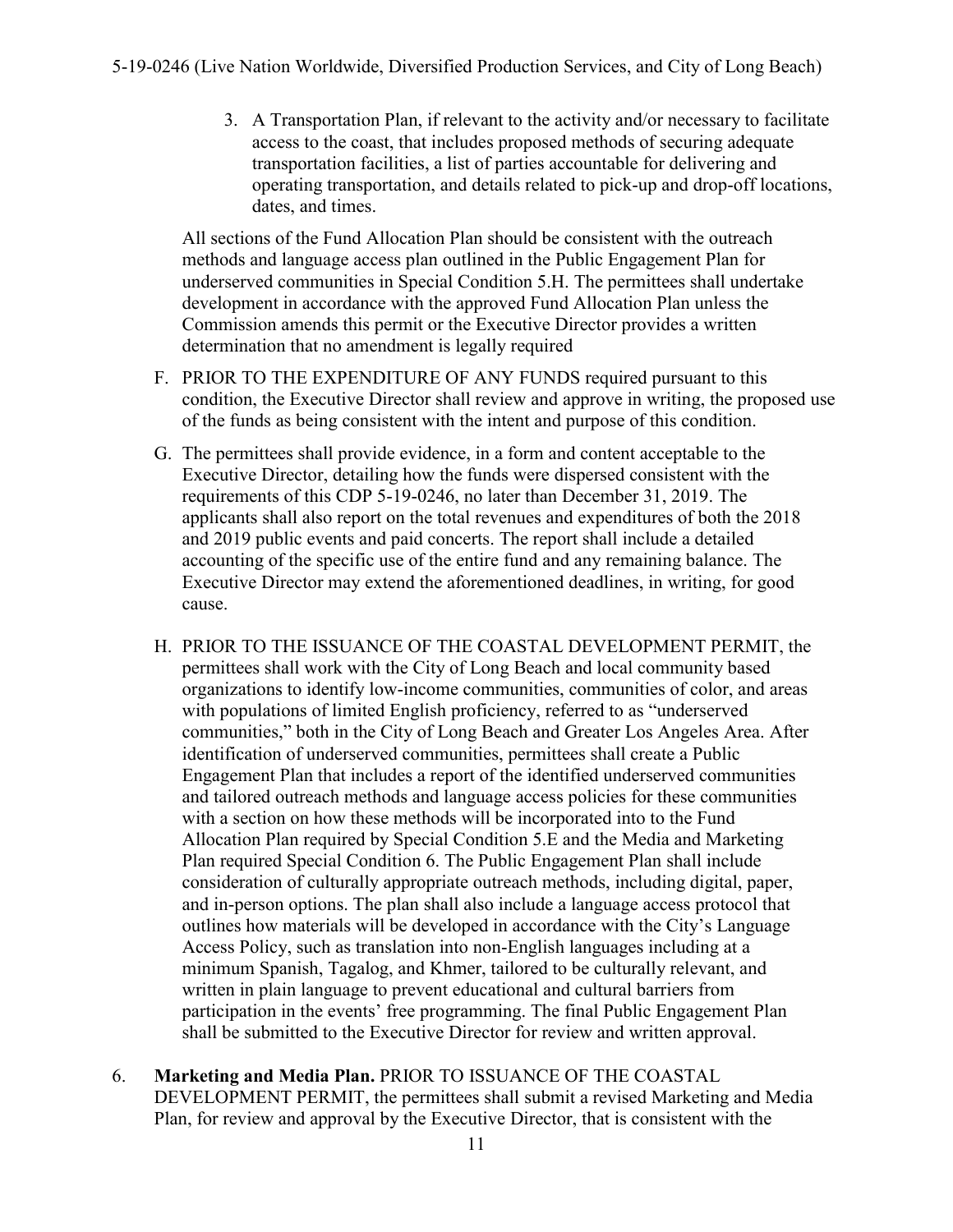<span id="page-11-0"></span>permittees' Marketing and Media Plan dated 4/17/19 included as **[Exhibit 4](https://documents.coastal.ca.gov/reports/2019/5/W16d/W16d-5-2019-exhibits.pdf)** of this staff report and with Special Condition 5.H, above. The plan shall include copies of all marketing and media materials already disseminated or proposed to be disseminated. The permittees shall specify any proposed locations of street-level promotions. Marketing and media materials shall be distributed beyond the City of Long Beach to neighboring underserved communities in the greater Los Angeles area and acknowledge the California Coastal Commission's role in providing public access at this location. Marketing efforts shall include posting of marketing materials at relevant transit stops. The permittees shall highlight the free community events and strongly encourage attendees to walk, scoot, bike, or take public transit to the event.

 The permittees shall undertake development in conformance with the approved marketing and media plan unless the Commission amends this permit or the Executive Director provides a written determination that no amendment is legally required.

#### 7. **Water Quality**.

- A. BY ACCEPTANCE OF THIS PERMIT, the permittees agree to remove and legally dispose of all trash, waste, oil, grease, and other materials that may be deposited within the event area incidental to public use of the Marina Green Park, the beach, and adjacent parking facilities. The permittees shall surround all fuel storage areas with a double layer of sand or gravel bags to contain any fuel that is spilled and keep absorbent spill clean-up materials on hand in the event of a spill. The permittees shall develop and implement a program to collect and recycle beverage containers in coordination with the City of Long Beach. All fireworks-related debris shall be recovered and disposed of.
- B. The permittees shall submit a Waste Management Report to the Executive Director no later than August 14, 2019 that details the amount of waste (including trash, oil, grease, and other materials that may be deposited within the event area) produced by the event and implemented methods of disposal, and provides photographic documentation of the project site before and after the temporary event.

#### 8. **Lighting Design.**

- A. Nighttime lighting may be used only on Saturday July 13 and Sunday July 14, 2019 and shall be minimized to levels necessary to provide pedestrian security. In addition, all nighttime lighting shall be shielded and focused downward and inward toward the event. Up-lighting and "event" searchlights or spotlights are prohibited. Structures, including concession and merchandise tents, shall be designed to minimize light spillage and maximize light shielding to the maximum extent feasible. Red lights shall be limited to only that necessary for security and safety warning purposes.
- B. Use of pyrotechnics shall be limited to the stage and immediate backstage areas on the nights of Saturday July 13 and Sunday July 14 during the musical performances, as proposed.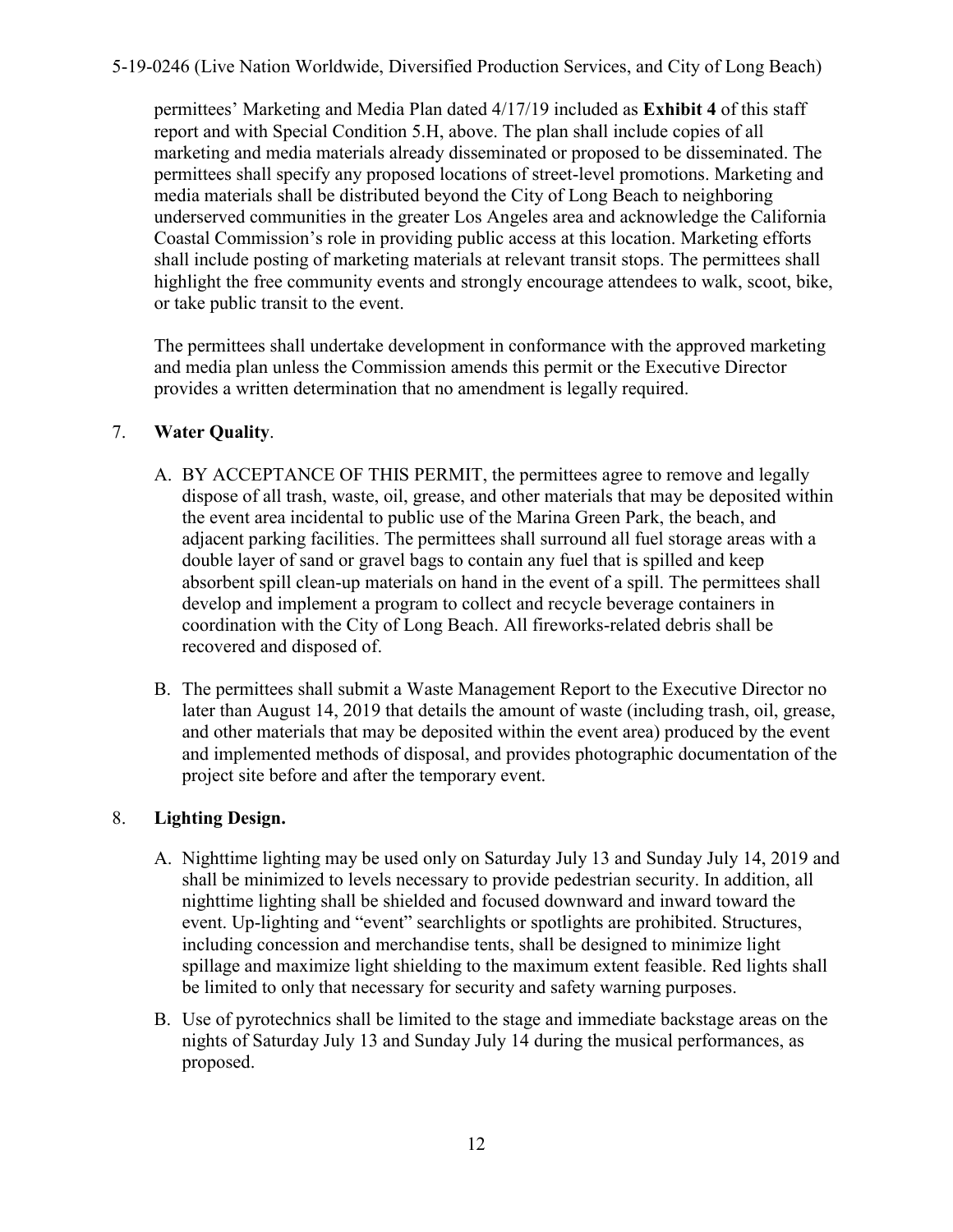- <span id="page-12-2"></span>9. **Sound Design.** All speakers, including amplified speakers shall be directionalized to focus sound within the stadium.
- 10. **Nesting Bird Surveys.** The permittees shall retain the services of a qualified biologist to conduct nesting bird species surveys in order to determine the presence of sensitive bird species including, but not limited to, black-crowned night herons, great blue herons, and snowy egrets. At least 30 calendar days prior to commencement of any project operations, the applicant shall submit the name and qualifications of the environmental resource specialist, for the review and approval of the Executive Director. All project construction and operations shall be carried out consistent with the following:
	- A. The applicant shall ensure that the biologist shall conduct the surveys 30 calendar days prior to the event construction activities, including any tree trimming or relocation, to detect any active bird nests in all trees within 500 feet of the project (including, but not limited to, *Washingtonia robusta* trees within the stadium footprint). A follow-up survey must be conducted 3 calendar days prior to the initiation of clearance/construction and nest surveys must continue on a monthly basis throughout the nesting season or until the project is completed, whichever comes first. These surveys shall be submitted to the Executive Director within two days of completion.
	- B. If an active nest of any song bird is found within 300 ft. of the project, or an active nest for any raptor species is found within 500 ft. of the project, the applicant's biologist shall monitor bird behavior and construction noise levels. The nest shall not be removed or disturbed. The biological monitor shall be present during all significant event activities (those with potential noise impacts) to ensure that nesting birds are not disturbed by construction related noise. The biologist monitor shall monitor birds and noise during event preparation and take-down and during the event. Event-related activities may occur only if noise levels are at or below a peak of 65 dB at the nest site(s). If event-related noise exceeds a peak level of 65 dB at the nest site(s), sound mitigation measures such as sound shields, blankets around smaller equipment, mixing concrete batches off-site, use of mufflers, and minimizing the use of back-up alarms shall be employed. If these sound mitigation measures do not reduce noise levels, construction shall cease and shall not recommence until either new sound mitigation can be employed.

## <span id="page-12-0"></span>**IV. FINDINGS AND DECLARATIONS**

## <span id="page-12-1"></span>**A. PROJECT LOCATION & DESCRIPTION**

The proposed project is a temporary live music and community event to be held on the west end of Alamitos Beach within a park district in the Downtown Shoreline area of Long Beach from Monday, July 8 through Wednesday, July 17, 2019 (**[Exhibit 1](https://documents.coastal.ca.gov/reports/2018/6/th10b/th10b-6-2018-exhibits.pdf)**). The event involves seven (7) days of free public events and programming, Monday July 8 through Sunday July 14, 2019 from 7:00 am to 5:00 pm, a two (2)-day paid live music event on July 13 and 14, 2019 from 2:00 pm to 10:00 pm, and three (3) days for takedown activities. Setup of the temporary stadium, with a total capacity of 31,084, would begin Monday July 8, 2019. Take down and removal of all project elements would occur Monday, July 15 through Wednesday, July 17, 2019 (**[Exhibit 2](https://documents.coastal.ca.gov/reports/2018/6/th10b/th10b-6-2018-exhibits.pdf)**).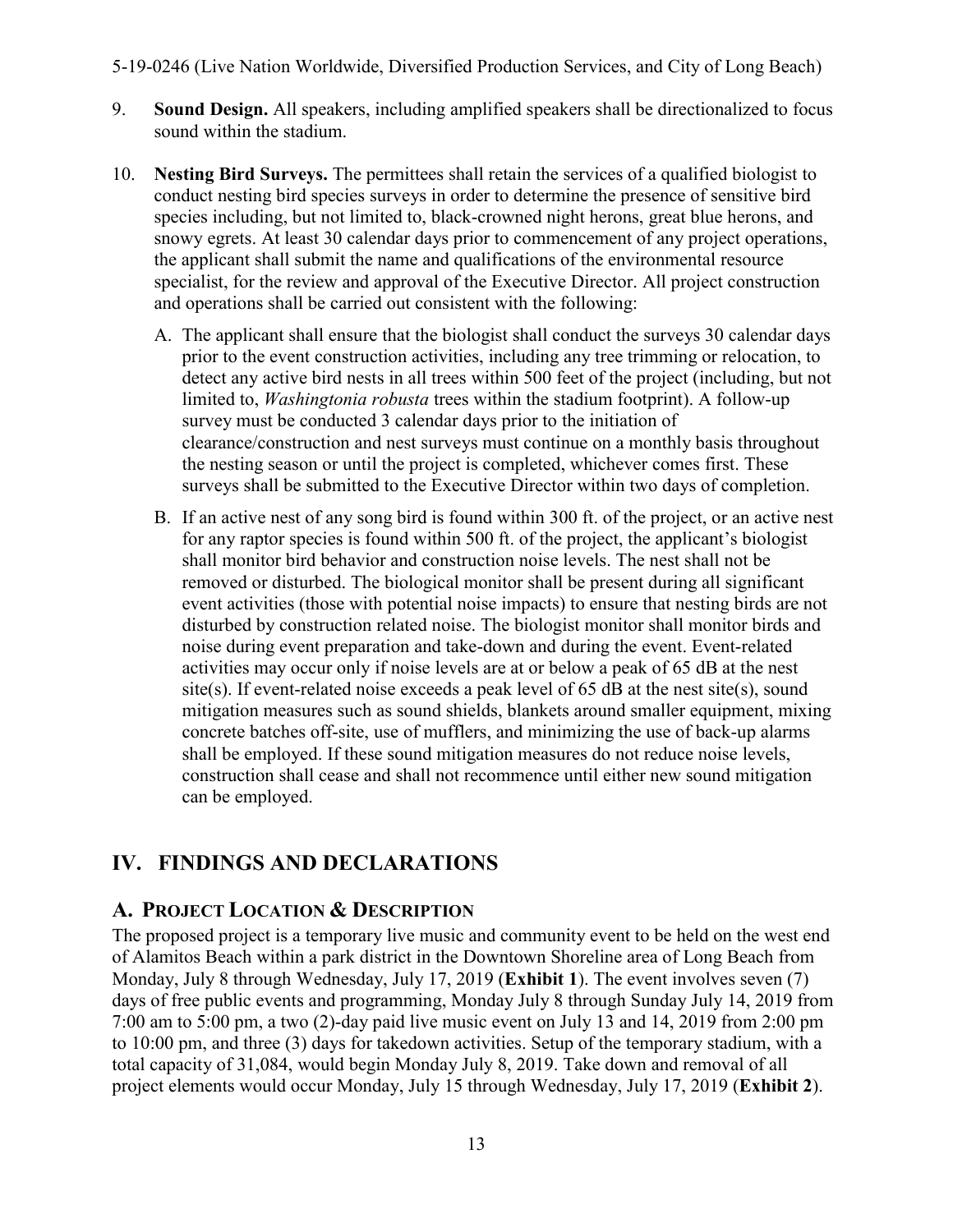The downtown shoreline area of Long Beach, where the proposed event is located, is a popular coastal recreation area easily accessible by public transit and other modes of transportation which provides the public with excellent coastal access opportunities and many different types of free and lower cost recreational activities. Throughout the year, visitors to the downtown shoreline area can take advantage of sailing and boating opportunities, use the coastal bicycle and pedestrian path, go fishing, sightsee, visit coastal parks and the public beach, or shop at Shoreline Village and The Pike. Many of these activities are free or lower cost visitor and recreational opportunities protected by Section 30213 of the Coastal Act.

A coastal development permit is required for this event because it includes erection of a fence and construction of a temporary stadium, skate park, and other development on the public beach and a general admission fee for a portion of the event during peak beach use season. Although the City of Long Beach has a certified Local Coastal Program, because the proposed event area is located within the Commission's area of original jurisdiction and on state tidelands, the applicants must obtain a coastal development permit from the Commission.

On June 7, 2018, the Commission approved with conditions a similar project (CDP Application No. 5-18-0142) for a temporary community and live music event held on Alamitos Beach in downtown Long Beach with five days of free community events open to the public (Monday 7/16/18 through Friday 7/20/18), including professional and amateur sand-sculpting, sunrise and sunset yoga and meditation, beach volleyball clinics and games, and CPR and beach safety demonstrations, a one-day live music event (Saturday 7/21/18), and four days of takedown activities. The project included temporary use of approximately 400,000 square feet of sandy beach and construction of a 300,000 square foot temporary stadium, and contribution of \$35,000 to a mitigation fund which would be used to engage underserved youth in coastal access and recreation opportunities, including the All City Beach Day, Junior Lifeguard scholarships, and free swim lessons.

In its approval of last year's event, the Commission found that the "project should not be used as precedent for the types of temporary events allowed on sandy beaches in California" (page 16 of the adopted staff report for CDP No. 5-18-0142), in part, due to the unique nature of the project site which makes it ideal for hosting large events. The event footprint is within an approximately 1,000 foot wide segment of Alamitos Beach, laterally accessible from both directions and from the landward side, which minimizes adverse impacts to public beach use. The site is adjacent to City's beachfront commercial area, which is developed with several other commercial tourist and visitor-serving facilities, including the City's events center and the Long Beach Aquarium.

Through the subject project, the applicants propose to temporarily enclose approximately 491,385 square feet of public beach within an 8-foot high chain-link fence with partial windscreen coverage for the creation of a music stadium, adjacent 84,235 square foot sandsculpture exhibit and queuing area with 4-foot high perimeter fencing, and a 25,788 square foot skate park and temporarily use approximately 25, 446 square feet of Marina Green Park (**Exhibit 2**[\). Construction of the temporary music venue requires temporary relocation of volleyball courts](https://documents.coastal.ca.gov/reports/2019/5/W16d/W16d-5-2019-exhibits.pdf)  from the project area to the beach east of the project site.

The proposed project also involves temporary construction of a box office; activity, giveaway, merchandise, and medical tents; a 12,000 square foot viewing deck; shade structures with misting stations and picnic tables; an approximately 92-foot by 54-foot stage; audio, video, and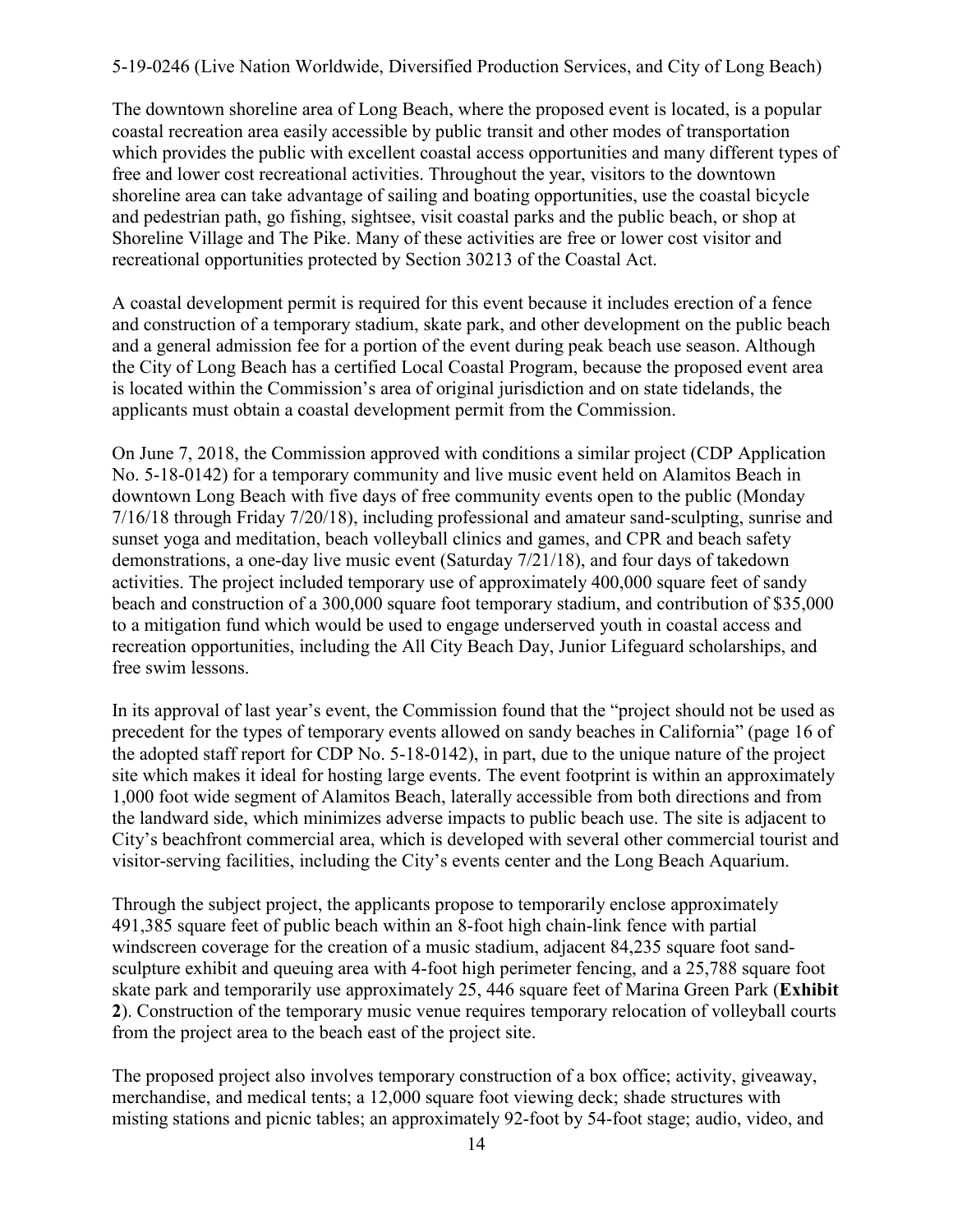lighting structures; and VIP and ADA seating. In addition, 217 portable restrooms, handwashing stations, a 51-foot high waterslide, water stations, lockers for attendee belongings, and crowd control barricades are proposed within the stadium. The proposed box office, scooter and bike valet, and temporary skate park are sited in the sandy beach area landward of the regional bike and pedestrian path, which is part of the California Coastal Trail. Developments within Marina Green Park include production staging, artist parking, catering trucks, sponsor tents, and a 90 foot radius pyrotechnics area. In total, the proposed event site encompasses approximately 626, 854 square feet, or approximately 14.4 acres, of public parkland.

The applicants are proposing to administer free public events and programming including, but not limited to, professional and amateur sand-sculpting, amateur skateboarding clinics, beach volleyball clinics and games, beach yoga, water safety demonstrations, a Welcome Party, and professional skateboard exhibitions and shows. These activities are scheduled for Monday through Sunday July 8-14, 2019, generally, from 7 am until 5 pm (**[Exhibit 3](https://documents.coastal.ca.gov/reports/2019/5/W16d/W16d-5-2019-exhibits.pdf)**). The applicants, in collaboration with the City of Long Beach Parks, Recreation, and Marine Department, propose to bring City-run summer camps, youth participating in the City's Drop-In program (a program provided at the City's parks that provides free daycare), and low-income seniors to the free community events. The free community events are also open to the general public. The City has a Marketing and Media Plan (**[Exhibit 4](https://documents.coastal.ca.gov/reports/2019/5/W16d/W16d-5-2019-exhibits.pdf)**) that includes the use of social media outlets, emails, radio, and community outreach through City activity guides, the local press, street-level promotion, camps, classes, and sport leagues by the City, Live Nation, and Kaskade (the proposed headlining artist).

Sun Soaked is a two-day music festival for audiences 18+, with a stadium capacity of 31,084 people, which includes intermittent pyrotechnic displays. Admission costs are \$125 (early bird special), \$150 (general), and \$450 (VIP) for the two-day festival with potential single-day ticket sales. The applicants are also proposing to give away 5,000 tickets (approximately 16% of the venue's seating capacity) to each music event day. The applicants have not indicated how they plan to allocate or distribute the giveaway tickets. In addition, the applicants initially proposed to establish a \$50,000 fund (increased from the previous year's \$35,000 fund), which, subsequent to coordination with Commission staff, was increased to \$150,000 to fund coastal access and recreational activities for underserved populations in the greater Los Angeles area. Such activities include the proposed community events, the All City Beach Day, swim lessons at Long Beach public pools, sailing lessons at Leeway Sailing Center, coastal resource tours, and scholarships for the Long Beach Junior Lifeguard programs. In addition, the applicants propose to develop, fund, and implement a Wibit Day Camp Program to bring underserved youth to the Alamitos Bay recreation area at Bayshore.

During the entire 10-day temporary event (including setup/takedown activities), the Long Beach Police Department and private security would patrol the perimeter of the project site and ensure that public access to the adjacent beach and bike and pedestrian paths remains open to the public at all times. For additional security measures, on the day of the music event, security chutes at the entrance of the sand-sculpture exhibit and at the entrance of the stadium would be monitored by security. As proposed, self-powered lighting towers focusing light toward the event would be located at each of the eleven exit gates to allow attendees to safely navigate the event site. All speakers, including amplified speakers, would be directionalized to focus sound within the stadium.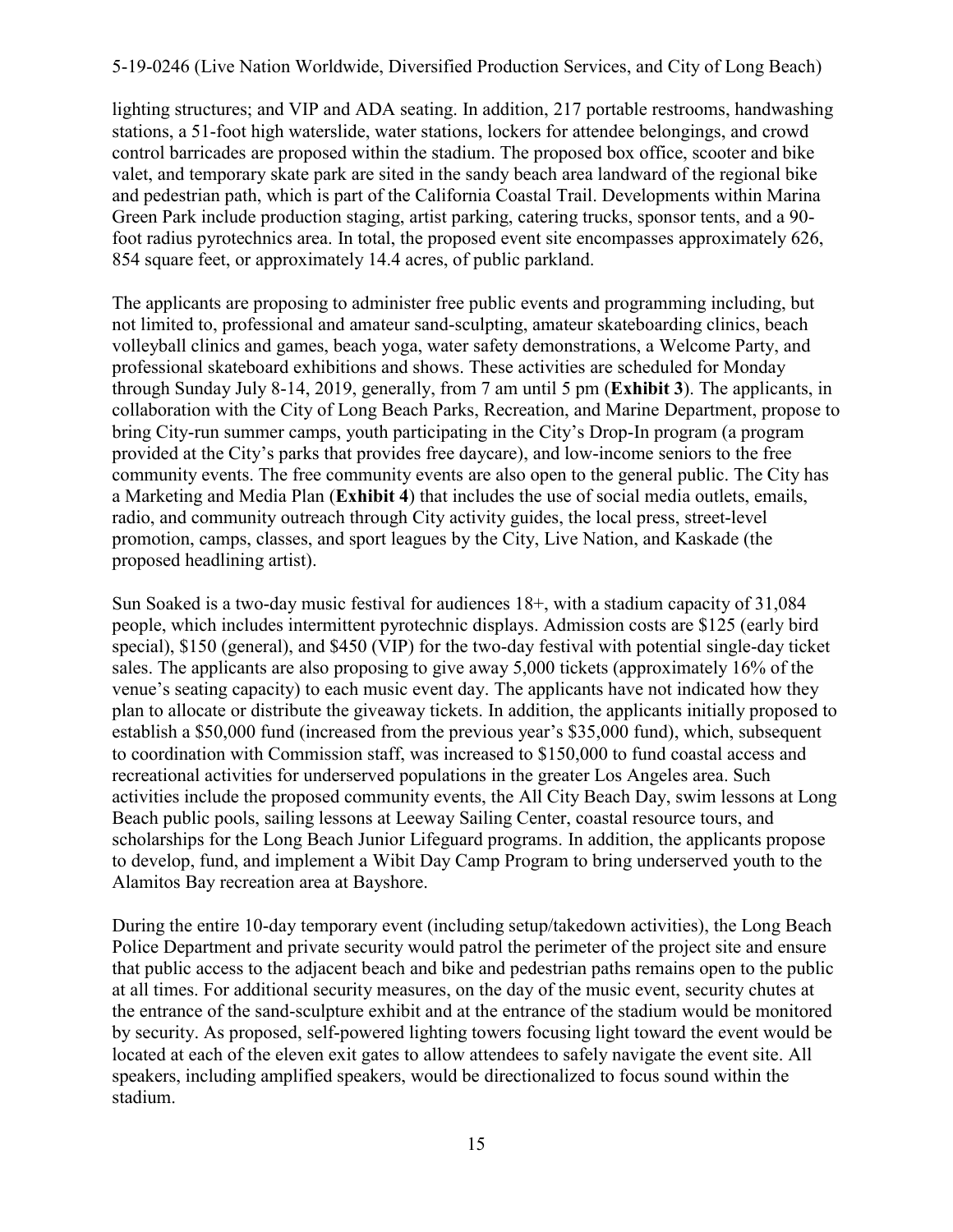To reduce vehicle traffic, the applicants are working with City of Long Beach mobility coordinators to provide alternative modes of transportation. In addition, the organizers will provide free scooter and bicycle valet parking Monday, July 8 through Sunday, July 14, 2019. The City also requires the development of a Parking and Shuttle Management Plan that includes the use of carpools, public transportation, and alternative modes of transportation. On the concert days, one of three eastbound lanes on Shoreline Drive will be used for rideshare pick-up and drop-off. All parking lots in the vicinity will remain open to the public.

Organizers of the event plan to sell alcoholic beverages in a designated area of the site. The City of Long Beach has already approved the sale of alcohol. The California Department of Alcoholic Beverage Control must issue a license for the sale of alcohol to take place. For management of the waste that will be generated by the proposed event, the applicants would hire a third party contractor to maintain a clean project site for the entire 10-day event and use City-licensed haulers to sort and transport the waste off-site. In addition, the City of Long Beach requires a recycling plan for any event over 2,000 people.

Power for the proposed lighting and media equipment and other facilities at the event site will be provided by portable generators. The stage would have a redundant power supply. Fuel for the generators would be stored in an area backstage that shall be surrounded by a double layer of sand or gravel bags to contain any fuel that is spilled. Absorbent spill clean-up materials will be on hand in the event of a fuel spill.

## <span id="page-15-0"></span>**B. PUBLIC ACCESS & RECREATION**

The exclusive use of a segment of public beaches by the promoters and operators of special events, and the associated limitations on public access and recreation, has long been an issue of prime importance to the Commission. The following Coastal Act policies protect the public's right to public access and recreation opportunities:

Section 30210 of the Coastal Act states:

 *In carrying out the requirement of Section 4 of Article X of the California Constitution, maximum access, which shall be conspicuously posted, and recreational opportunities shall be provided for all the people consistent with public safety needs and the need to protect public rights, rights of private property owners, and natural resource areas from overuse.* 

Section 30211 of the Coastal Act states:

 *Development shall not interfere with the public's right of access to the sea where acquired through use or legislative authorization, including, but not limited to, the use of dry sand and rocky coastal beaches to the first line of terrestrial vegetation.* 

Section 30212 of the Coastal Act states, in part:

*(a) Public access from the nearest public roadway to the shoreline and along the coast shall be provided in new development projects...* 

Section 30213 of the Coastal Act states: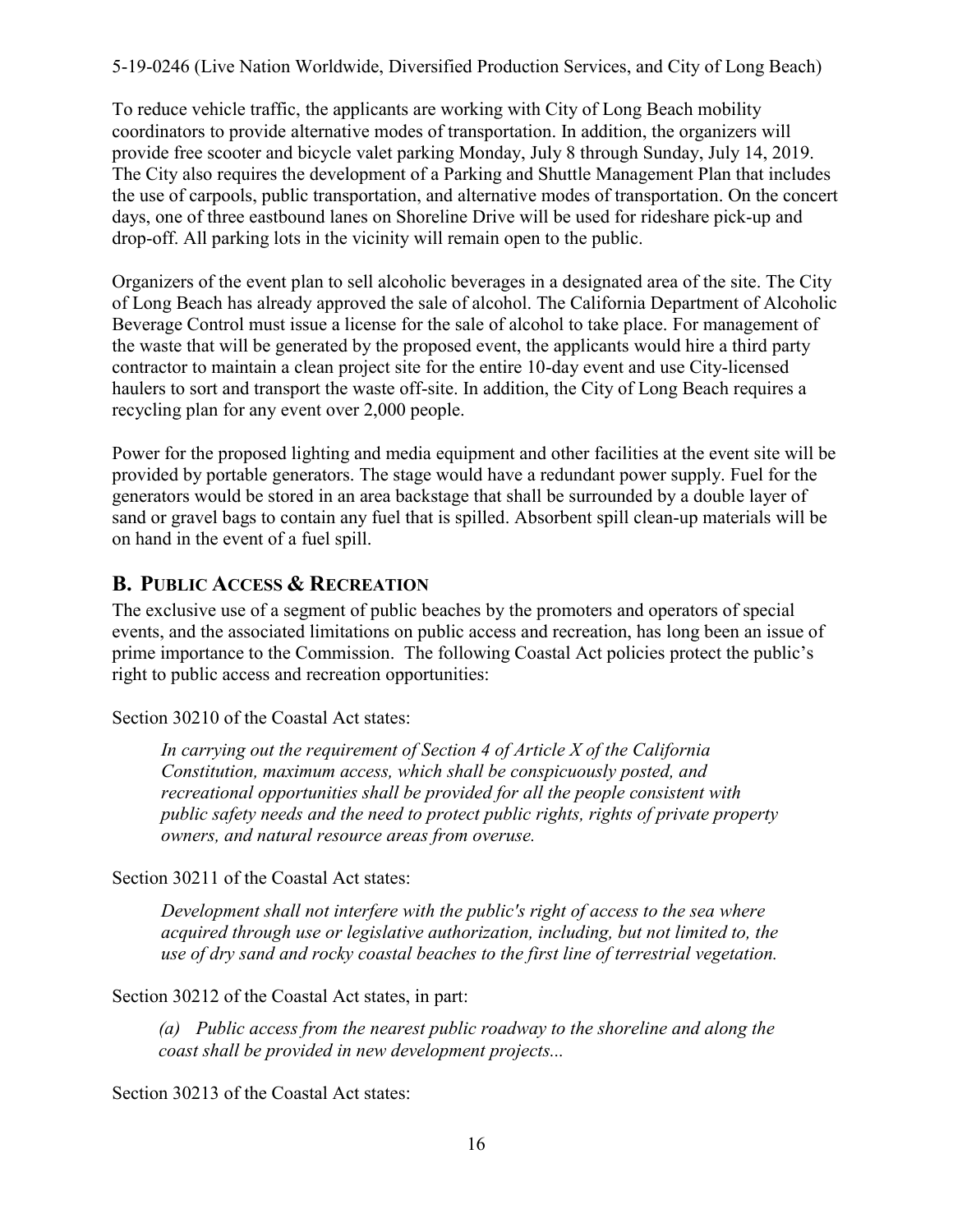*Lower cost visitor and recreational facilities shall be protected, encouraged, and, where feasible, provided. Developments providing public recreational opportunities are preferred.* 

Section 30220 of the Coastal Act states:

 *Coastal areas suited for water-oriented recreational activities that cannot be readily provided at inland water areas shall be protected for such uses.* 

#### Section 30221 of the Coastal Act states:

*Oceanfront land suitable for recreational use shall be protected for recreational use and development unless present and foreseeable future demand for public or commercial recreational activities that could be accommodated on the property is already adequately provided for in the area.* 

Alamitos Beach is unique in that it consists of a particularly wide stretch of sand located directly adjacent to the City's harbor and breakwater, as well as directly seaward of where the majority of visitor-serving, tourist, and event facilities in the City's downtown area are located. This location is also in close proximity to the Downtown Long Beach Public Transit Center. Alamitos Beach has accommodated large events and activities in the past, pursuant to coastal development permits approved by the Commission, including beach volleyball events. In addition, a portion of the beach, park, and area immediately landward of the beach is the location where the annual Grand Prix racing event is held. Thus, in previous permit actions, the Commission has found that this general area is appropriate for visitor-serving events with commercial elements that are open to the public.

The proposed project is a temporary community and music event that will be located on part of the public beach and will draw approximately 30,000 additional visitors to Alamitos Beach. For 10 days, from setup to takedown (July 8-17, 2019), parts of the sandy beach and park open space immediately upland of the sandy beach will be developed with temporary fencing and other structures that will restrict the general public from use of the entire beach and disproportionately impact underserved populations (see Section IV.G, Environmental Justice). During the proposed temporary event, excluding the initiation of set-up and termination of take-down activities, the general public, with the exception of the concert-goers, will be excluded from approximately 500,000 square feet of Alamitos Beach and approximately 25,000 square feet of Marina Green Park for ten days.

In order to preserve lateral public access along the shoreline, the applicants will maintain a 50 foot wide corridor on the beach between the sea and the event site. This 50-foot wide corridor must be kept clear of event-related structures and other obstructions. **Special Condition 3**  requires the Long Beach Police Department and private event security to ensure that access to the beach and shoreline remains open and is not significantly impacted by the event. In addition, the applicants have incorporated a winding queuing area into the project proposal that can accommodate approximately 10,000 people to minimize impacts of a queue on vertical access to the beach. If a queue were to form, **Special Condition 3** requires that security be responsible for establishing breaks in the queue to maintain open pathways to the beach. Members of the public wishing to access the water vertically through the event will be allowed to do so. The bike and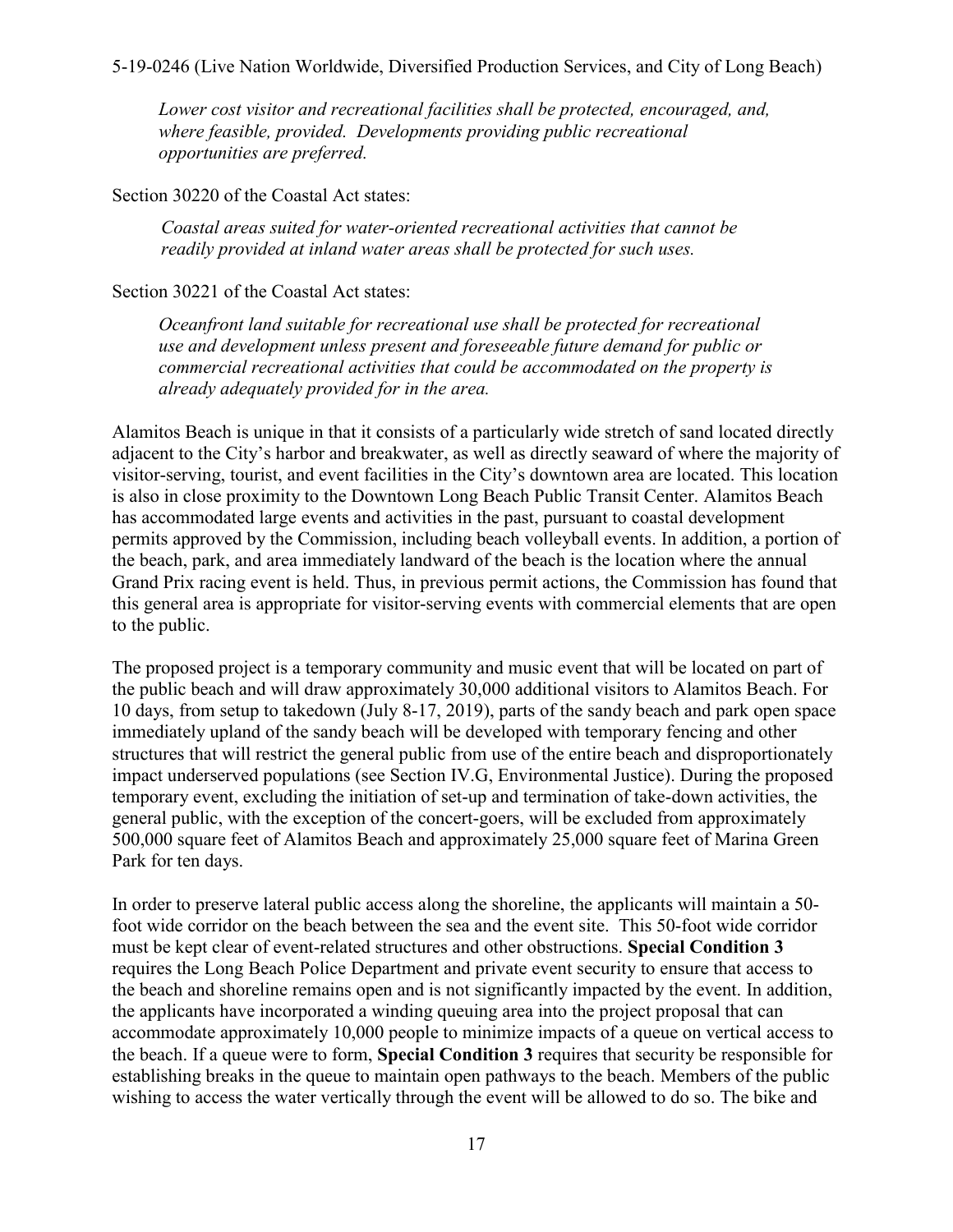pedestrian trails (part of the California Coastal Trail) landward of the stadium will remain open to the public during the entire event, pursuant to **Special Condition 3**.

The project requires the use of the area where the volleyball courts are located. To minimize the proposed event's adverse impact on public recreation, **Special Condition 2** requires the relocation of the volleyball courts to an area adjacent to the project site that is entirely accessible to the public.

The proposed temporary project is consistent with Section 21.53.109(a) of the City's certified LCP, used as guidance in the review of this project, which sets the maximum allowable length of time for temporary events in a Park District at ten days. **Special Condition 1** restricts the event to the proposed timeline detailed in the submitted CDP application.

#### **Parking and Traffic**

The crowds generated by the proposed event will temporarily impact some beachgoers' ability to find a parking space near the beach. The Commission has found that in many coastal beach locations a direct relationship exists between the provision of adequate parking and availability of public access to the coast. However, the site of the proposed event is unique in that it is located close to the Long Beach Convention Center, which hosts numerous large events throughout the year, and to several parking facilities, many within walking distance of the beach and event site. Thus, there is a large surplus of public parking within the nearby vicinity and the temporary impacts to parking caused by the proposed event are not expected to be significant.

Based on the applicants' observations from the event held last year, many attendees travelled via rideshare, bike, scooter, or public transit and did not require the use of parking spaces. In addition, the applicants propose to use busses to transport low-income seniors, City-run summer camp and Drop-In participants, and other underserved populations to the free community events. The applicants, therefore, do not expect the 7,585 total available public parking spaces in the Convention Center parking lot, Aquarium Garage, Pike Parking Garage, and Alamitos Beach public parking lot to be used by the temporary event attendees. All of these lots will remain open to the public and will be filled on a first come, first served basis at existing costs. Parking for production trucks and guest artists would be accommodated within a portion of the Marina Green public parking lot and park. Drop-off and pickup of kids attending the free community events by the proposed organized buses will also take place within a portion of the Marina Green public parking lot and park and are not expected to temporarily use more than ten parking spaces. The Alamitos Beach public parking lot will not be set aside for exclusive use of concertgoers and will be available on a first come first served basis.

The crowds generated by the event will temporarily impact traffic in the Downtown Shoreline area. The proposed project requires the temporary closure of one of three eastbound lanes for rideshare pickup and drop-off on both Saturday and Sunday, July 13 and 14, 2019. All remaining lanes will be open. To minimize the potential for traffic to impact public access to the beach, the organizers will use a City-recommended traffic control company for traffic management, including posting lane closures. In addition, the City requires a parking and shuttle management plan that includes the use of carpools, public transportation, and alternate modes of non-polluting transportation whenever possible. Thus, **[Special Condition 3](#page-6-1)** requires the development and implementation of parking and traffic management plans to minimize the proposed event's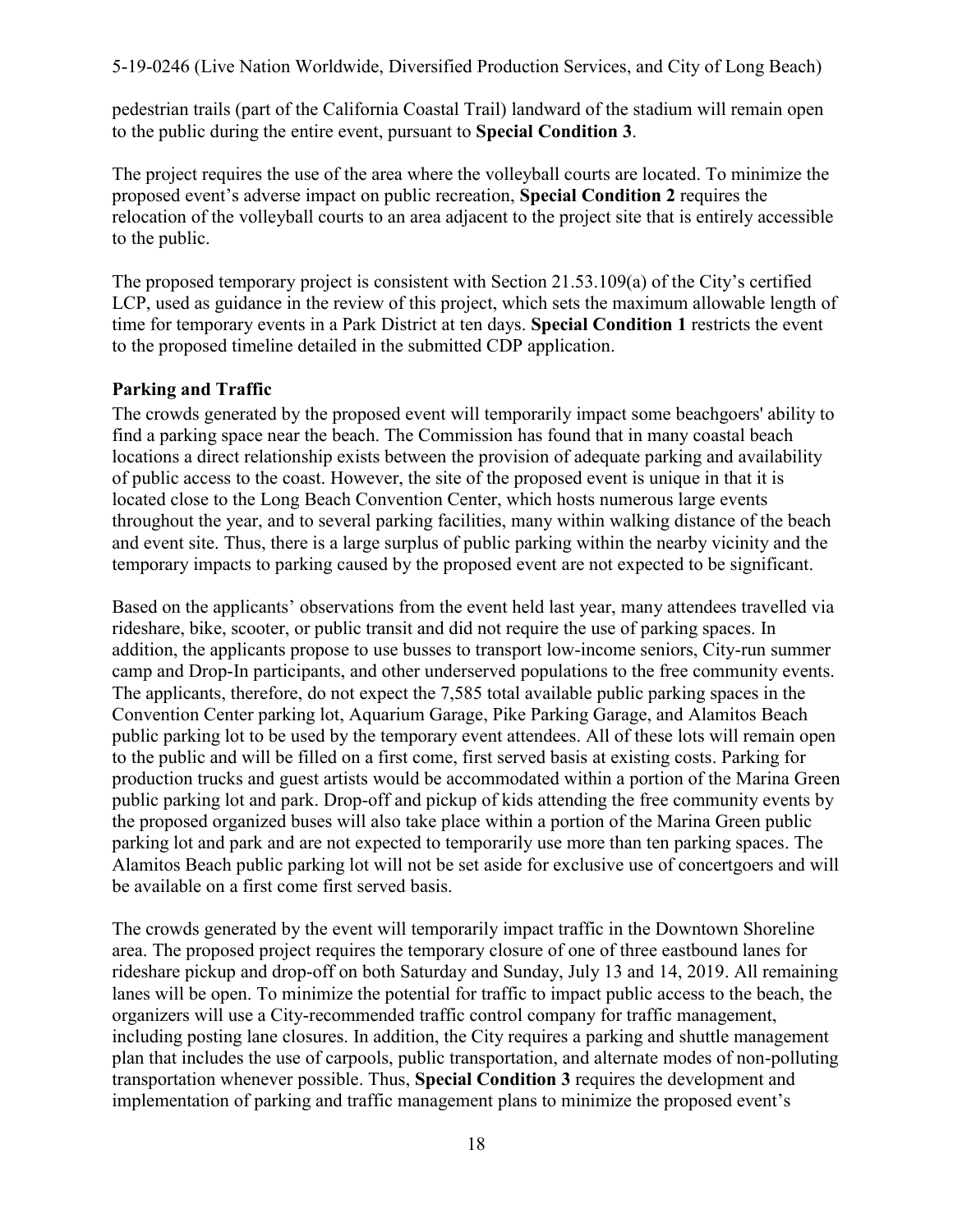impact on public access to the beach. Additionally the Long Beach Police Department and Department of Public Works will help direct traffic.

There are a number of public transit systems that stop in the Downtown Shoreline area. Alamitos Beach is also easily accessible by pedestrian and bike paths that extend along the coastline. As proposed, the applicants would work with City of Long Beach mobility coordinators to provide alternative modes of transportation including free bike and scooter valet parking Monday, July 8 through Sunday, July 14, 2019. **[Special Condition 3](#page-6-1)** requires the applicants to site and operate the event so as not to interfere with the public's use of the east-west regional bicycle and pedestrian route that crosses the Downtown Shoreline area and to provide a free valet bicycle and scooter parking program. In addition, **[Special Condition 6](#page-11-0)** requires the applicants to submit a final Marketing and Media Plan to the Executive Director that would, in part, encourage attendees to use alternative transportation to access proposed event.

#### **Event Admission**

In response to several commercial events that were to take place on the beach in a number of coastal communities, the Commission requested the Executive Director to investigate the number of possible events, and ways to assure that a proliferation of commercial and other special events would not displace the general public from the use of the public beach. On January 12, 1993, the Commission adopted guidelines to balance the use of the beach for short-term events, such as filming activities and sporting events and the general public's use of the beach.

The Commission's *Guidelines for the Exclusion of Temporary Events from Coastal Development Permit Requirements* allow the Executive Director to exclude most temporary events from coastal development permit requirements, except for those that meet all of the following criteria:

a. The event is held between Memorial Day weekend and Labor Day; and,

b. The event occupies all or a portion of a sandy beach area; and,

c. The event involves a charge for general public admission or seating where no fee is currently charged for use of the same area (not including booth or entry fees).

The guidelines also allow the Executive Director to exclude from permit requirements temporary events meeting all of the above criteria when:

> d. The fee is for preferred seating only and more than 75% of the provided seating capacity is available free of charge for general public use; or…

The proposed event on Alamitos Beach includes seven days of free programming available to the public and a two-day live music private event during peak summertime beach use. The proposed music element is planned to begin on Saturday and Sunday afternoon during peak beach visitation hours. Admission to the live music event proposed to be held in the temporary stadium on the sandy beach is proposed to be largely paid. In addition, the live music portion of the proposed ten-day event is not water-oriented or low-cost and is a temporary commercial use of public beach which would raise an issue regarding the project's consistency with the public access and recreation policies of the Coastal Act. Thus, the proposed temporary event meets all of the above criteria  $(a - c)$  requiring the event to obtain a coastal development permit.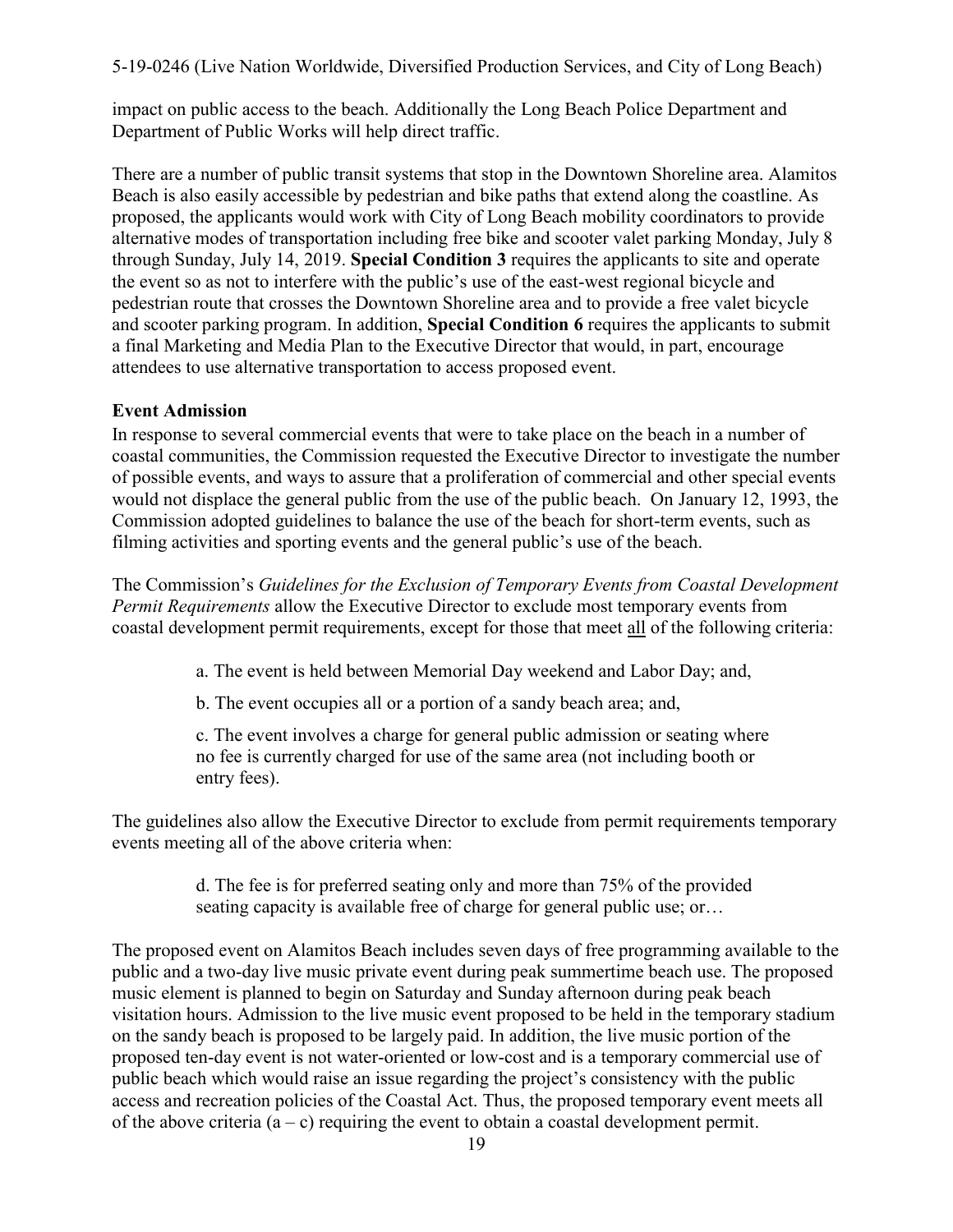Over the years, the Commission has reviewed and approved temporary events requiring either 100% free admissions or limiting admission fees. If 100% free admissions were determined to be infeasible, the Commission has used the provision in the Guidelines that allows temporary events to be excluded from permit requirements if more than 75% of the seating is available free of charge for general public use as guidance. In past permit actions, the Commission has approved temporary events that provide, at a minimum, 75% of the provided capacity free of charge to the public or equivalent public benefit.

The proposed event will not meet the 75% free seating threshold; however, as conditioned, considerable investment in public access and recreation programs providing underserved populations in Long Beach and surrounding areas with free coastal access and outdoor education outweighs the temporary impacts to coastal access and recreation on the portion of public beach within the project vicinity. The applicants are proposing seven days of free beach-activities, considerable financial investment into programs supporting equitable coastal access and recreation programs, and approximately 15% free admission for each day of the two-day music festival (approximately 10,000 individuals total). While the general public will not be able to access or use this portion of the beach during the event, public access to and along the remainder of the beach will be maintained consistent with **[Special Condition 3](#page-6-1)**. As proposed, the project will minimize the short-term public access impacts and will support public access and recreation opportunities throughout the year.

The applicant did not implement all of the public access and recreation opportunities required by CDP No. 5-18-0142, and proceeded with last year's event in non-compliance with the CDP. Commission staff and the applicants have worked to avoid a similar problem through early coordination of the applicants' proposal and mutual review of Coastal Act requirements. Compared to last year's event, the proposed project includes two additional days of community elements (seven days total) as well as a two-day paid music festival. The public access and recreation mitigation contribution has been increased to \$150,000 and the City has already begun marketing opportunities for youth to participate in the community event days through its summer camp catalog. Additionally, the timing of the Commission's hearing (one month earlier than last year), as well as the renewed commitment by the event promoters and the City to hold an event benefiting all members of the community, provides the applicants greater opportunity to implement the public access and recreation improvements. The applicants will prepare a Public Engagement Plan including outreach methods and language access policies for underserved communities. The applicants will prepare a Marketing and Media Plan specifically for the free community events, and distribute marketing media materials beyond the City of Long Beach to neighboring underserved communities in the greater Los Angeles area. Marketing efforts for the free community events will include posting of marketing materials at relevant transit stops. The permittees will highlight the free community events and strongly encourage attendees to walk, scoot, bike, or take public transit to the events.

Although the proposed event is entirely within the Coastal Commission's retained jurisdiction and, therefore, the standard of review is the Chapter 3 policies of the Coastal Act, the Commission has historically used the City's certified LCP as guidance in reviewing similar coastal development permit applications. In relation to the subject permit, Section 21.53.109 of the City's certified LCP requires special events in park zone districts (which includes Alamitos Beach) to *"not last longer than ten (10) days"* and *"be sponsored by a church, school,*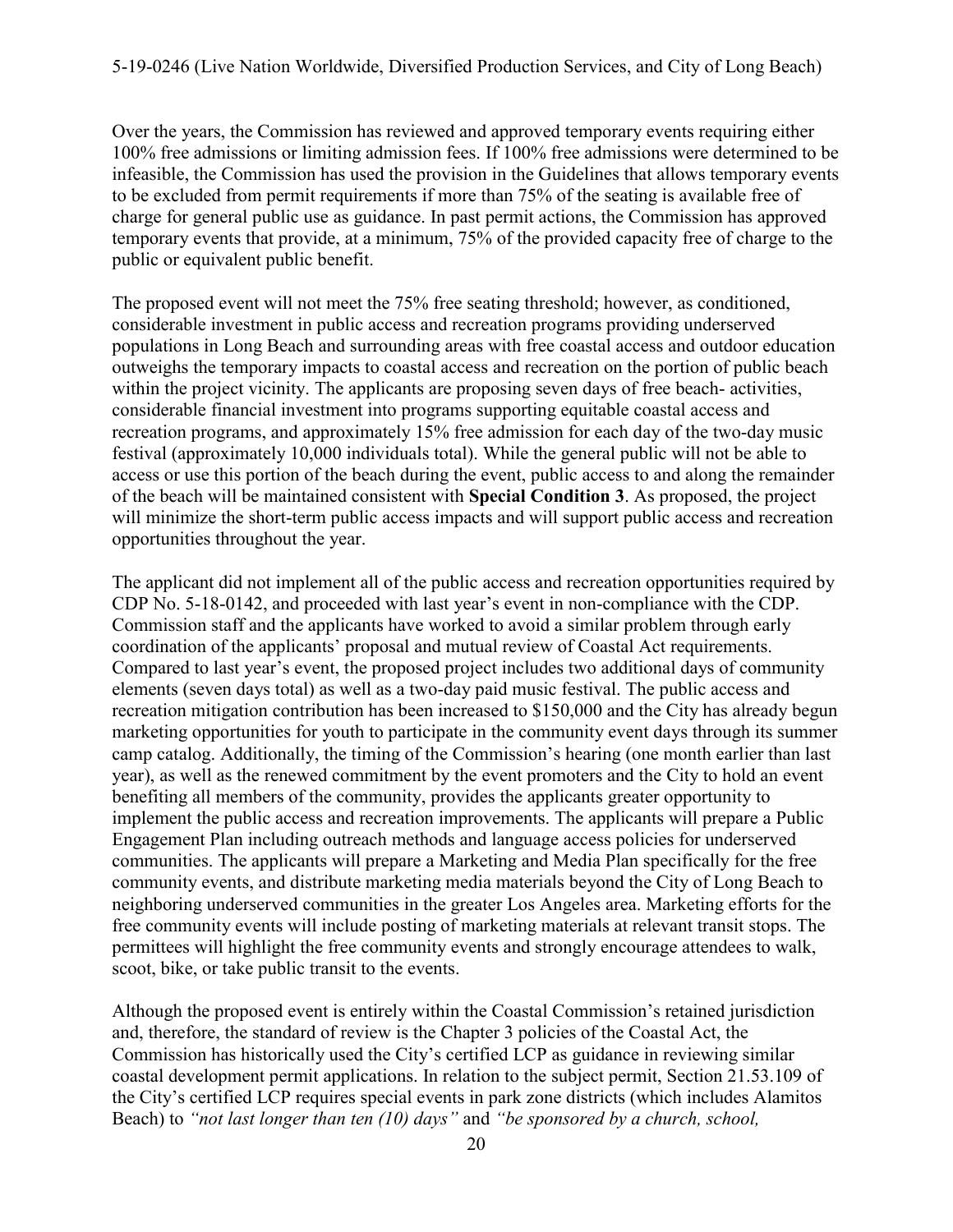*educational institution or public or private nonprofit organization, and shall be conducted on the premises of such an organization or approved for use as a City park or other public property"* (Section 21.53.109). While the proposed event is consistent with the time limit for temporary events in park districts, the City's co-applicants are for-profit organizations. However, this policy is not binding within the Commission's retained jurisdiction areas in Long Beach. In addition, the City's Special Events staff are working with the City's Development Services staff and Coastal Commission staff on a local coastal program amendment to clarify the LCP standards for special events in park districts in the future. Any certified LCP park district provisions will not be the standard of review for permit applications for projects on lands in the Commission's retained jurisdiction; however, they will be used as guidance.

#### **Environmental Justice**

Throughout our State's history, low-income communities, communities of color, and other marginalized populations, referred to as underserved communities in this staff report, have faced disproportionate burdens in accessing the California coastline due to geographic, economic, social, and cultural barriers. Ensuring maximum and equitable public access to the California coastline (as required by Coastal Act Sections 30210 and 30213) is consistent with environmental justice principles reflected in the Coastal Act. Section 30604(h) states: "when acting on a coastal development permit, the issuing agency, or the commission on appeal, may consider environmental justice, or the equitable distribution of environmental benefits throughout the state."<sup>1</sup> The Commission adopted an environmental justice policy in March 2019, committing to consider environmental justice principles, consistent with Coastal Act policies, in the agency's decision-making process and ensuring costal protection benefits are accessible to everyone. In approving the policy, the Commission recognized that equitable coastal access is encompassed in, and protected by, the public access policies of Chapter 3 of the Coastal Act:

*The Coastal Act's mandates to provide maximum access and recreational opportunities for all, and to protect, encourage, and provide lower-cost visitor and recreational opportunities embody fundamental principles of environmental justice. The Commission reaffirms its longstanding commitment to identifying and eliminating barriers, including those that unlawfully privatize public spaces, in order to provide for those who may be otherwise deterred from going to the beach or coastal zone. The coast belongs to everyone, and access cannot be denied or diminished on the basis of race, ethnicity, income socio-economic status, or place of residence or other factors listed in the Policy Statement.*

*Understanding that even nominal costs can be barriers to access preserving and providing for lower-cost recreational facilities is also an environmental justice imperative. This includes recreational opportunities such as parks, trails, surf spots, beach barbecue and fire pits, safe swimming beaches, fishing piers, campgrounds, and associated free or low-cost parking areas.*

In part, as embodied in the Commission's adopted environmental justice policy, the term "environmental justice" is currently understood to mean equitable distribution of environmental

 $\overline{a}$ <sup>1</sup> Government Code Section 65040.12(e) defines environmental justice as "the fair treatment of people of all races, cultures, and incomes with respect to the development, adoption, implementation, and enforcement of environmental laws, regulations, and policies."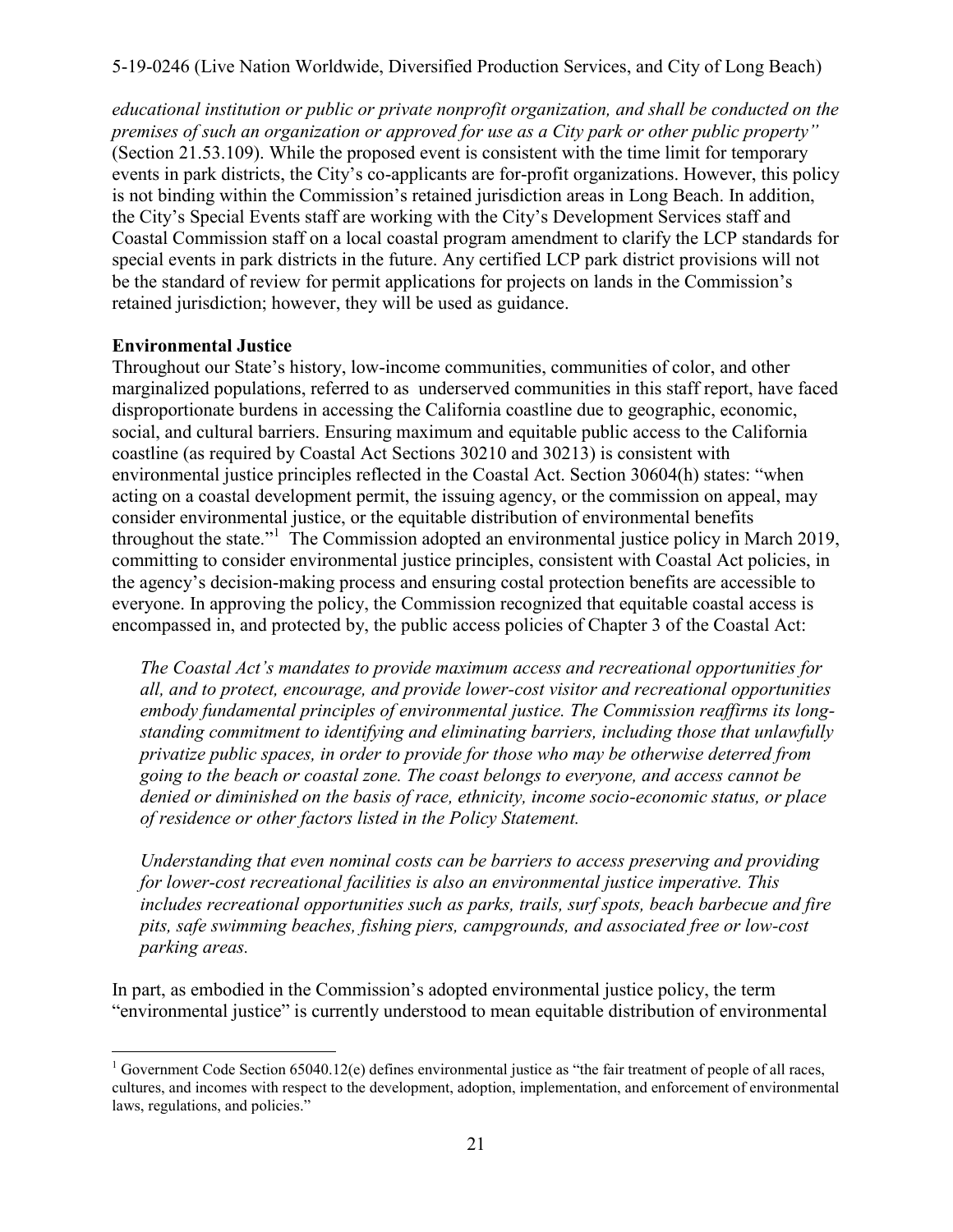benefits, including, in this case, equitable opportunities for coastal access and recreation. In California, equitable coastal access and recreation opportunities for all populations has not been realized due to historic and social factors, such as discriminatory land use and economic policies and practices.<sup>2</sup> Spatial analysis of 2010 Census data across demographics groups and proximity to public shoreline access points in California shows that a majority of Californians (79.7%) live within 62 miles of the coast, but populations closest to the coast are disproportionately white, affluent, and older than those who live farther inland.<sup>3</sup> These disparities in proximity to coastal access across income and racial/ethnic groups also held true when the same analysis was conducted for Los Angeles County, which revealed even greater among Hispanic and Latino residents compared to other racial/ethnic groups. Loss of free or low-cost recreation opportunities also disproportionately impact low-income communities. The City of Long Beach identified key indicators to evaluate economic inclusion and inequality, and identified that disparities in income existed across racial/ethnic groups.<sup>4</sup> Thus, throughout this staff report, staff use the term "underserved communities" to reference the low-income and communities of color that face environmental justice impacts of inequitable coastal access and disproportionate burdens of loss of low-cost recreation options.

Alamitos Beach, where the proposed event is located, is a popular coastal recreation area within a half mile of the Long Beach Transit Mall and the end of the Metro Blue Line, which connects Long Beach to Downtown Los Angeles and passes, almost exclusively, through underserved communities<sup>5</sup>. Thus, the proposed temporary exclusion of the public from approximately 500,000 square feet of public beach at this location disproportionately affects individuals from underserved communities, particularly those who are transit-dependent or may not have access to alternate low-cost modes of transportation to access the coast (and thus may primarily use Alamitos Beach as their principal location for coastal access and recreation). This impact constitutes an environmental justice issue because of consistency issues with both Sections 30210 and 30213 of the Coastal Act. Specifically, exclusion of the public from 500,000 square feet of the beach in order to hold a two-day concert for which admission will be between \$125 and \$450 does not maximize access or recreational opportunities for *all* people (Section 30210), nor does such a pricing structure for this concert event constitute a lower-cost visitor or recreational opportunity (Section 30213).

Although these constitute significant impacts to coastal public access for underserved communities, they are reduced to a less-than-significant level because: (a) the event is temporary – the paid concert event is only two days, whereas, there are seven days of beach-oriented community activities that will be free to the public and are of a unique, special-event nature; and (b) mitigation of said impacts for the benefit of underserved communities (who, again, would constitute the least able to afford the high cost of admission to the paid concert event) is

 $\overline{a}$ 

<sup>2</sup> Robert Garcia & Erica Flores Baltodano, *Free the Beach! Public Access, Equal Justice, and the California Coast,*  2 Stanford Journal of Civil Rights and Civil Liberties. 143 (2005)

<sup>&</sup>lt;sup>3</sup> Reineman, et al., *[Coastal Access Equity and the Implementation of the California Coastal Act](https://journals.law.stanford.edu/stanford-environmental-law-journal-elj/current-issue)*, Stanford Environmental Law Review Journal, v. 36. Pages 96-98 (2016)

<sup>4</sup> City of Long Beach. *Advancing Economic Inclusion in Long Beach*. http://www.longbeach.gov/globalassets/economic-development/media-library/images/economic-inclusioninfographics-final-02-07

 $<sup>5</sup>$  Based on results from EPA EJSCREEN's (2018) demographic index, which is the average of two demographic</sup> indicators, percent low-income and percent minority populations. https://www.epa.gov/ejscreen/overviewdemographic-indicators-ejscreen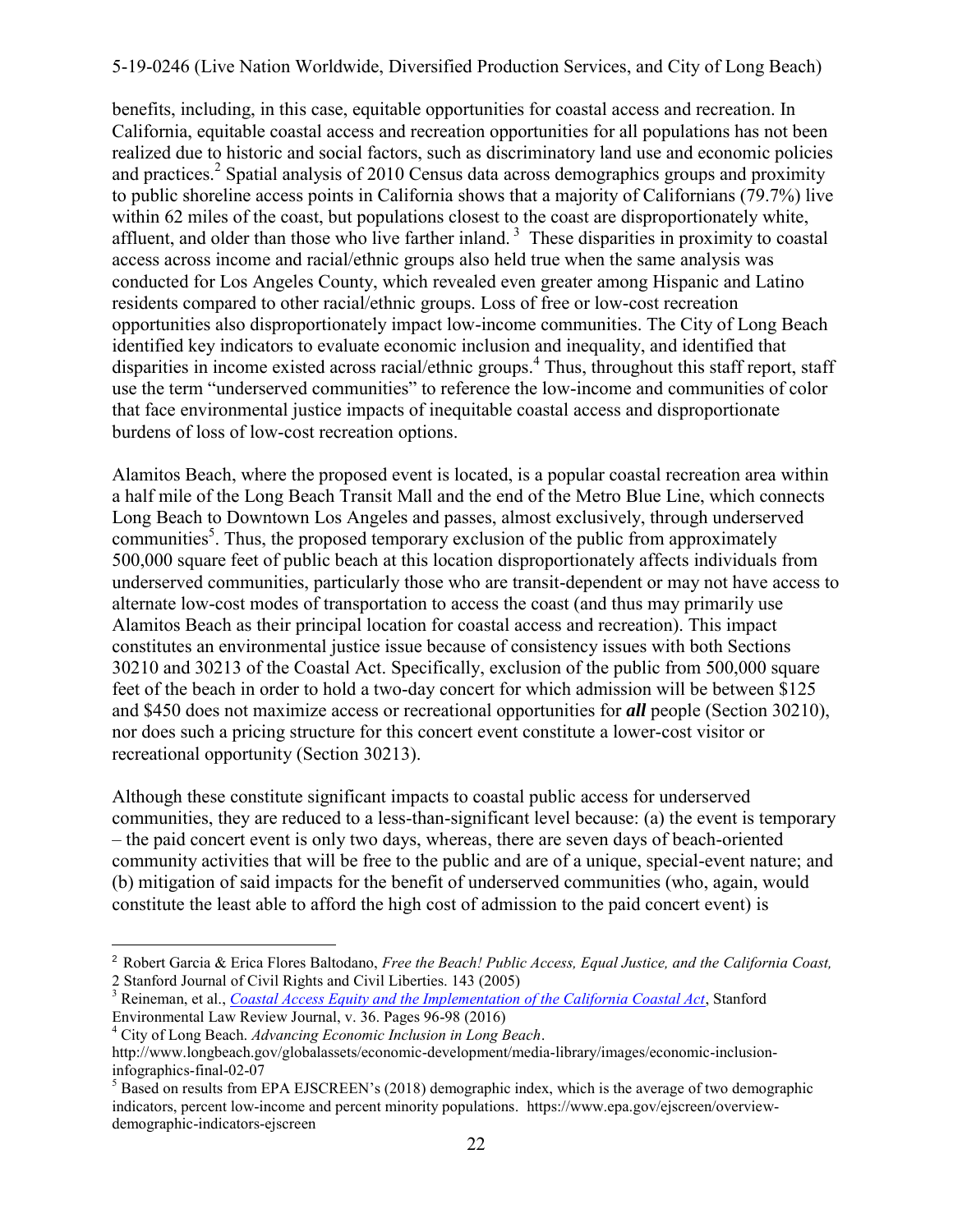proposed by the applicants in the form of 5,000 free concert tickets disseminated to the public and the proposal to fund \$150,000 of programs providing underserved communities in need of financial aid or not otherwise able to regularly access the beach, opportunities for coastal access and recreation (**[Special Condition 5](#page-8-0)**), as discussed in more detail above.

Some of the programs, as proposed by the applicants, do not adequately support equitable access to the coast or opportunities to participate in low-cost recreational opportunities. For example, the applicants proposed that a portion of the fund be used to cover the registration fee for Junior Lifeguard scholarships (as similarly conditioned in CDP 5-18-0142). However, it was difficult for last year's scholarship recipients to get to the location of the Junior Guard program (Peninsula Beach), which is adjacent to relatively affluent residential neighborhoods and is not easily accessible by public transit. Therefore, **[Special Condition 5.B](#page-8-0)** requires the fund to also be [used for transportation to and from Junior Guards for the duration of the program and](#page-9-0) **Special Condition 5.E.3** requires a final Fund Allocation Plan, to be reviewed and approved by the Executive Director, that includes a detailed Transportation Plan to ensure that access is fully facilitated for recipients of the proposed scholarships and targeted populations for the proposed activities. **[Special Condition 5.E](#page-9-0)** also requires the final Fund Allocation Plan to include a Recruitment Plan and **[Special Condition 6](#page-11-0)** requires the applicants to submit a final Marketing and Media Plan for review and approval by the Executive Director, to ensure that outreach efforts are conducted appropriately to reach the applicants' targeted populations, which should extend beyond the City of Long Beach and include the Greater Los Angeles area.

Furthermore, language presents a barrier for many individuals from underserved communities who have limited English language proficiency. Many communities face language isolation in Long Beach and the Greater Los Angeles area. Recognizing that removing language barriers is critical to achieving equitable access to available City services, programs, and resources, in August 2013, the City Council of Long Beach passed a Language Access Policy  $(LAP)^6$ , which [establishes standards and procedures for providing equitable access to City resources.](#page-6-1) **Special Condition 3.A** requires event staff who can communicate in the languages identified in the LAP to minimize barriers to public access for individuals with limited English proficiency. Finally, **[Special Condition 5.E](#page-8-0)** requires the applicant to partner with local community ethnic groups to identify underserved communities and identify appropriate outreach methods and dissemination of information about the event to specific populations.

Additionally, **[Special Condition 5.A](#page-9-0)** is imposed to require the applicants to revise and submit a final free community event schedule for the proposed temporary event that adds coastal-oriented free community activities to the Saturday and Sunday schedules, which are more likely to be heavily attended by the public. **[Special Condition 5.D](#page-9-0)** is imposed because a number of the applicants' proposed programs that are allocated funds include attendance by City-run camps, which require registration fees. Thus, by ensuring that either funds are allocated to the City's scholarship program for camps, Drop-In participants (kids participating in the City's free daycare program) are in attendance, and/or separate programs are developed and funded to reach lower income community members. Furthermore, **[Special Conditions 2, 3, and 4](#page-6-1)** reduce the proposed project's impacts on public access, in part, by requiring bike and pedestrian paths, volleyball courts, vertical and horizontal access to the sea to be maintained throughout the proposed

 $\overline{a}$ 

<sup>&</sup>lt;sup>6</sup> City of Long Beach Language Access Policy - [http://www.longbeach.gov/globalassets/health/media](http://www.longbeach.gov/globalassets/health/media-library/documents/healthy-living/office-of-equity/language-access-resolution-and-policy-update-2018---english)[library/documents/healthy-living/office-of-equity/language-access-resolution-and-policy-update-2018---english](http://www.longbeach.gov/globalassets/health/media-library/documents/healthy-living/office-of-equity/language-access-resolution-and-policy-update-2018---english)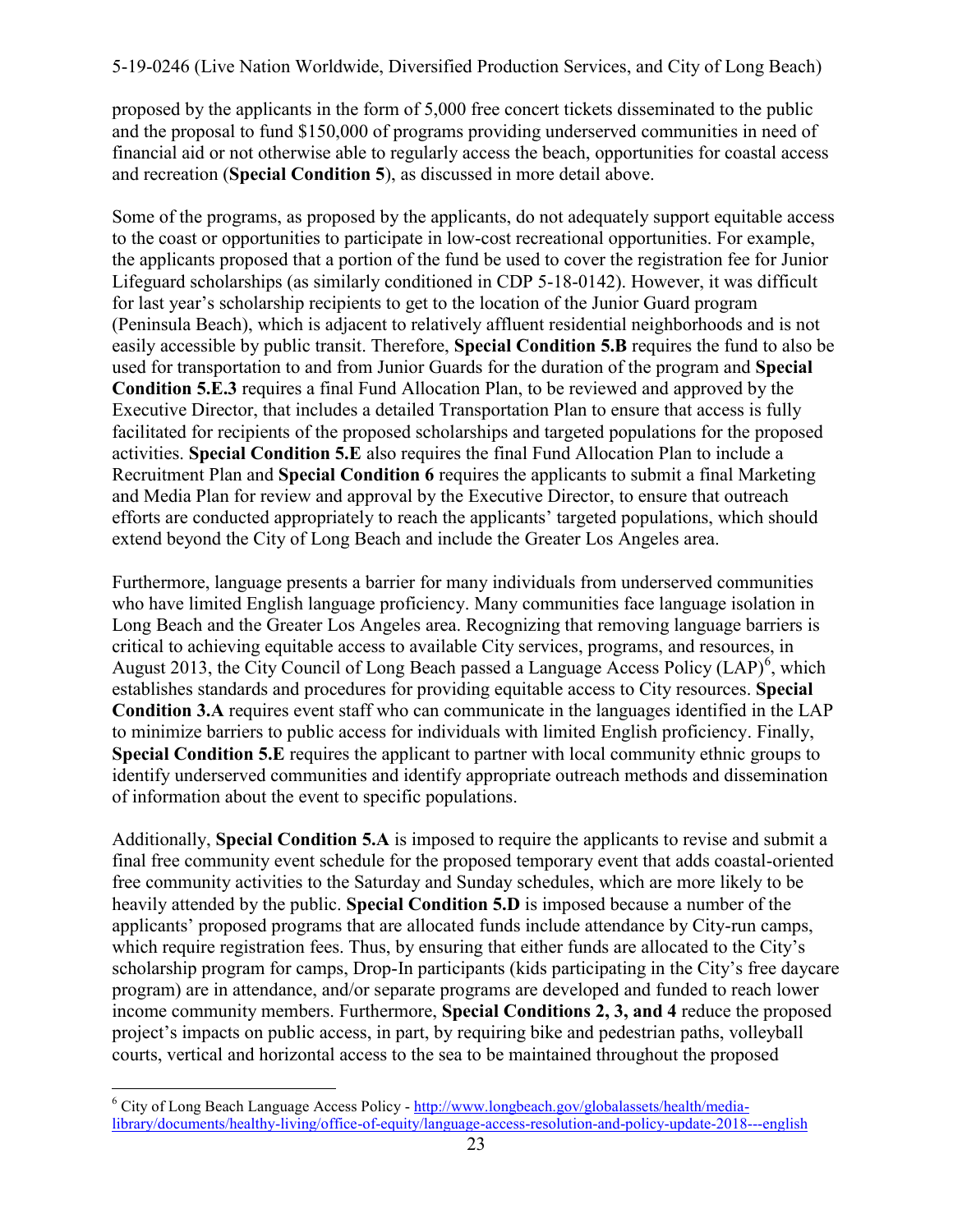temporary event, which furthers the Commission's commitment to accessible coastal resources for all people.

The subject event is temporary and includes free beach activities, financial support of coastal [access and recreation programs, and some free tickets to the live music events \(](#page-8-0)**Special Condition 5**). The City's certified LCP states that park districts were established *"for active and passive use for recreational, cultural and community service activities...to promote physical and mental health of the community and provide physical and psychological relief from the intense urban development of the City"* (Section 21.35.010). The proposed temporary event with seven days of publicly accessible community events and a two-day outdoor music event would actively use the public sandy beach to encourage the public and paying attendees to access the coast. In addition, the open space and recreation element of the certified LCP contains policies that encourage the provision of access to recreational resources for all individuals in the community and the recreational resources that the public wants. The proposed community events and live music event will draw guests from a wide range of locations to the beach for recreation. The event, as proposed, is handicap accessible and most of the proposed activities associated with the event are free and open to the public.

In addition, the project involves temporary private use of a portion of the public beach located on State tidelands (approximately the sandy beach area between the bike path and the bluffs and a portion of Marina Green Park), which raises issues under the public trust doctrine. The public trust doctrine provides that all navigable waters, and the land lying beneath them, including tidelands and submerged lands, are owned by the sovereign in trust for the benefit of the people. Public trust uses typically include the right to use navigable waters for navigation, commerce, and to fish, hunt, bathe, swim, and for general recreation purposes. (*See generally Nat'l Audubon Soc'y v. Superior Court* (1983) 33 Cal.3d 419, 435.) Although the State Lands Commission oversees public trust lands throughout the State, the City of Long Beach was granted trustee authority over the tidelands at issue here pursuant to a legislative grant; thus, the applicants are not required to obtain a license from State Lands Commission for the event. While the proposed event temporarily precludes some individuals from using the sandy beach, as conditioned, the investment in public access opportunities and programs providing underserved populations with free coastal access and recreation opportunities outweighs the temporary impacts to coastal access and recreation on the portion of public beach within the public trust.

As conditioned, the Commission finds that the development will not have any long-term adverse impacts on public access and recreation and is consistent with the public access and recreation policies of the Coastal Act.

## <span id="page-23-0"></span>**C. MARINE RESOURCES**

The following Coastal Act policies protect marine resources from the effects of polluted runoff:

Section 30230 of the Coastal Act states:

*Marine resources shall be maintained, enhanced, and where feasible, restored. Special protection shall be given to areas and species of special biological or economic significance. Uses of the marine environment shall be carried out in a manner that will sustain the biological productivity of coastal waters and that will*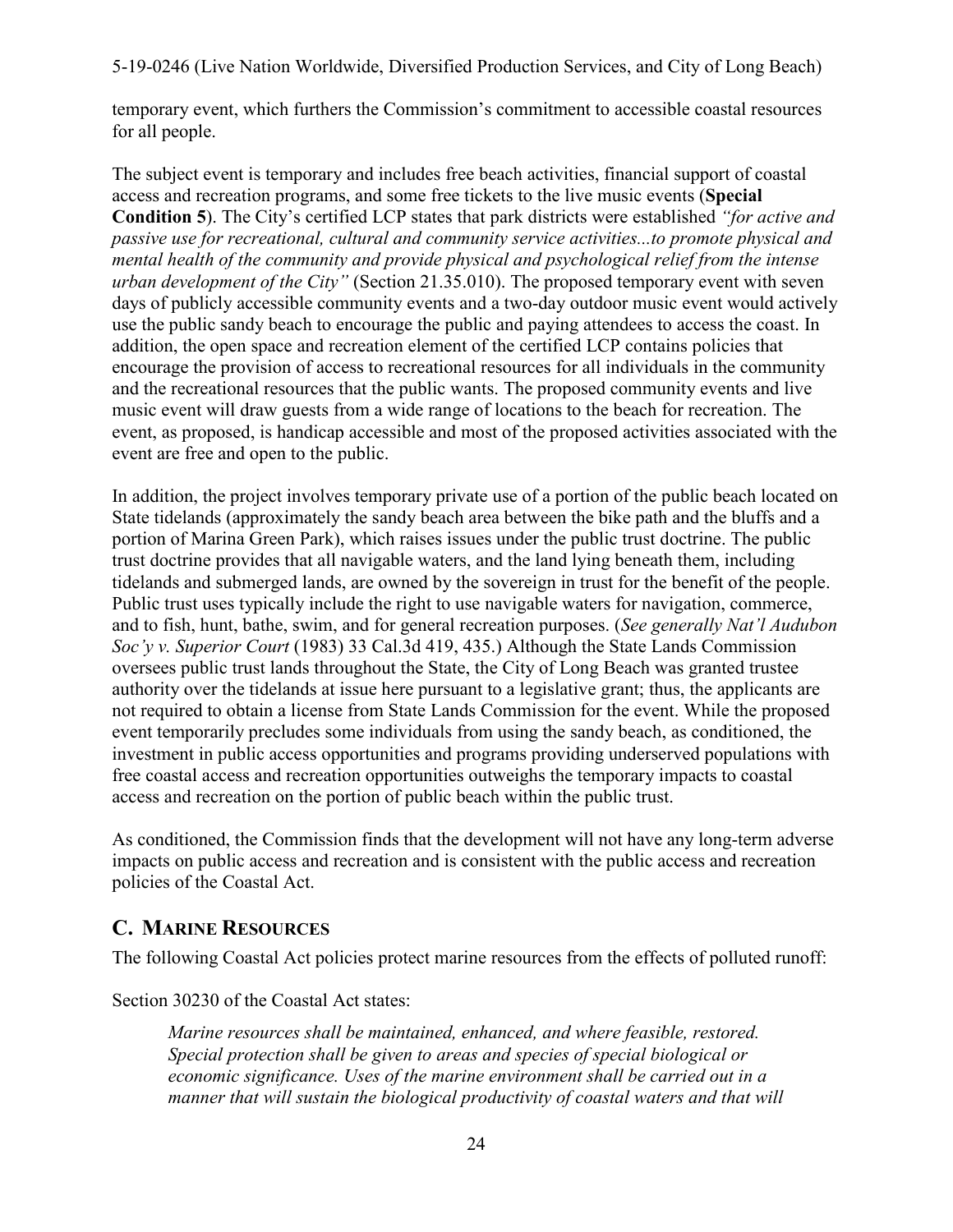*maintain healthy populations of all species of marine organisms adequate for long-term commercial, recreational, scientific, and educational purposes.* 

Section 30231 of the Coastal Act states:

*The biological productivity and the quality of coastal waters, streams, wetlands, estuaries, and lakes appropriate to maintain optimum populations of marine organisms and for the protection of human health shall be maintained and, where feasible, restored through, among other means, minimizing adverse effects of waste water discharges and entrainment, controlling runoff, preventing depletion of ground water supplies and substantial interference with surface water flow, encouraging waste water reclamation, maintaining natural vegetation buffer areas that protect riparian habitats, and minimizing alteration of natural streams* 

The proposed event will occur in a location where there is a potential for a discharge of polluted runoff from the site into coastal waters. The spilling of fuel, debris, or waste onto the beach or in a location where it could be carried into coastal waters would result in an adverse effect on the marine environment. In order to reduce the potential for adverse impacts to water quality, the Commission imposes **[Special Condition 7](#page-11-0)** requiring the appropriate storage, handling, and disposal of fuel, waste, oil, grease and other materials, including debris from the pyrotechnic display. Special Condition 7 also requires the applicants to submit a Waste Management Report that details the waste generated by the event and any waste management measures implemented. As conditioned, the Commission finds that the development conforms with Sections 30230 and 30231 of the Coastal Act.

## <span id="page-24-0"></span>**D. LAND RESOURCES**

Coastal Act section 30240(b) states:

*Development in areas adjacent to environmentally sensitive habitat areas and parks and recreation areas shall be sited and designed to prevent impacts which would significantly degrade those areas, and shall be compatible with the continuance of those habitat and recreation areas.* 

The applicants propose the use of amplified sound, pyrotechnics, and lighting after dark for the proposed music events and to ensure that participants can safely navigate the event site during and after the music events (Saturday and Sunday nights, July 13 and 14, 2019) at the project site, which is adjacent to a marina, paved parking lots, grassy parklands, large apartment buildings, and other urban development in the Downtown Shoreline area. Coastal Act section 30240(b) requires development that is adjacent to ESHA and parks and recreation areas to be sited and designed to prevent significant degradation of those areas. There are no sensitive species known to be established in the area; however, nighttime lighting and loud noises, including amplified music and firework blasts, can disturb birds and other species in proximity to the project site. The event, as proposed, could impact biota on the beach or in the adjacent parkland – recreation areas that are protected by 30240(b). In order to ensure that the proposed activities do not significantly degrade the beach and ocean and other recreation areas, **[Special Condition 8](#page-11-0)** limits the timing, location, and design of lighting and pyrotechnics. **[Special Condition 9](#page-12-2)** requires all speakers, including amplified speakers, to be directed to focus sound within the stadium. This will minimize the spillage of sound onto the adjacent beach and parkland.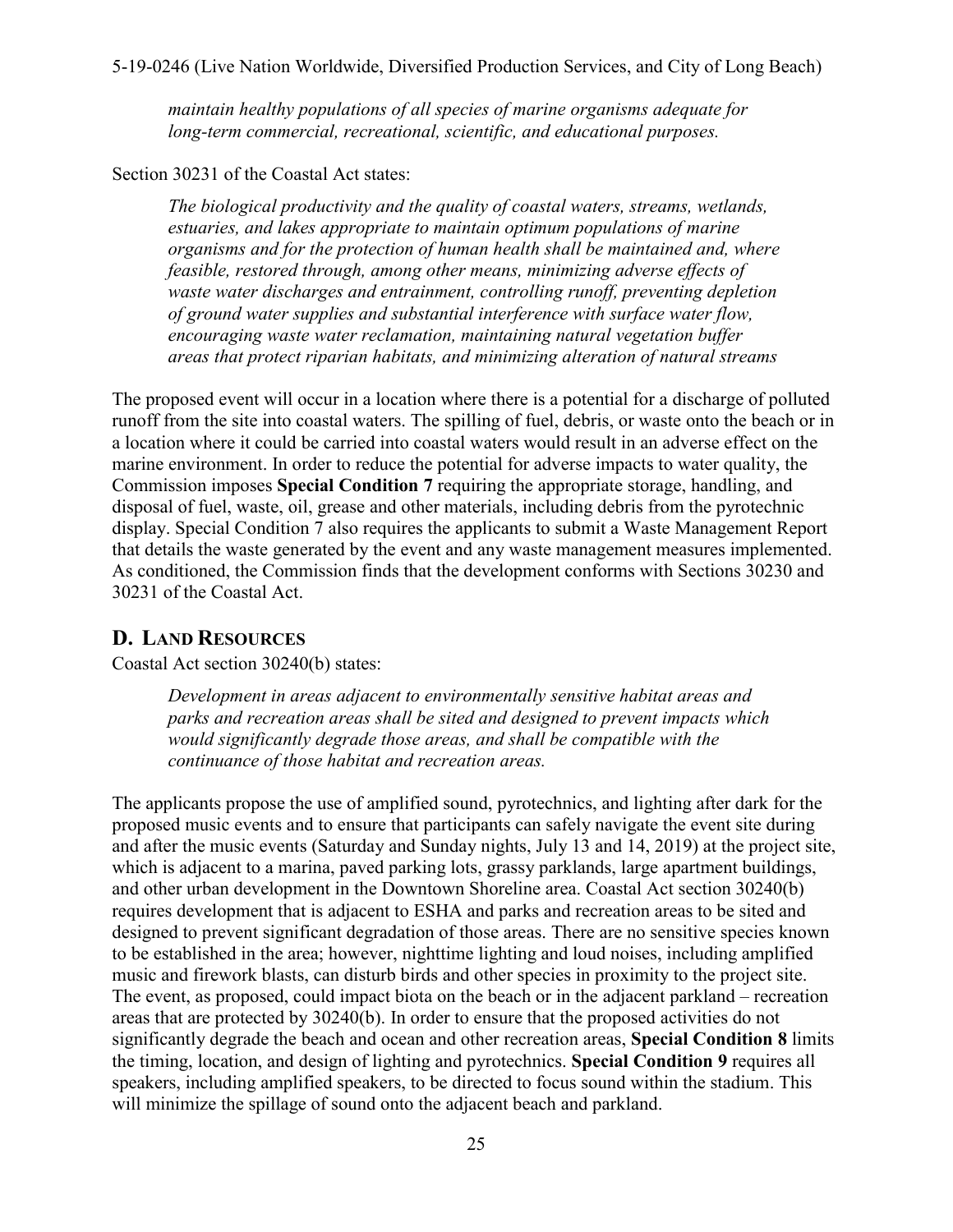Furthermore, while there are no sensitive species known to occur on-site, there are a number of trees within the proposed stadium foot print and adjacent to the project site that may be suitable habitat for nesting birds. With natural wetlands and native trees being displaced by urban development, many birds have adapted by relocating their nesting colonies to stands of tall nonnative trees in highly developed areas, including in areas within a mile of the project site. The subject temporary event, including two days of amplified music and pyrotechnics, is proposed during nesting season, which may adversely impact nesting birds. Therefore, **Special Condition 10** [is imposed, which requires the applicants to retain a qualified biologist to conduct surveys 30](#page-12-2)  days and 3 days prior to the proposed event to determine whether nesting birds are present in the project vicinity. If active nests are found, the applicants shall not disturb the nest(s) or the nesting birds and shall implement sound mitigation measures for any event-related noise above 65 dB (**[Special Condition 10](#page-12-2)**).

As conditioned, the development will not result in significant degradation of adjacent habitat, recreation areas, or parks and is compatible with the continuance of those habitat, recreation, or park areas. Therefore, the Commission finds that the project, as conditioned, conforms with Section 30240(b) of the Coastal Act.

### <span id="page-25-0"></span>**E. DEVELOPMENT**

Coastal Act section 30250 states, in part:

*New residential, commercial, or industrial development, except as otherwise provided in this division, shall be located within, contiguous with, or in close proximity to, existing developed areas able to accommodate it or, where such areas are not able to accommodate it, in other areas with adequate public services and where it will not have significant adverse effects, either individually or cumulatively, on coastal resources.* 

#### Coastal Act section 30251 states:

*The scenic and visual qualities of coastal areas shall be considered and protected as a resource of public importance. Permitted development shall be sited and designed to protect views to and along the ocean and scenic coastal areas, to minimize the alteration of natural land forms, to be visually compatible with the character of surrounding areas, and, where feasible, to restore and enhance visual quality in visually degraded areas.* 

#### Coastal Act section 30252 states:

*The location and amount of new development should maintain and enhance public access to the coast by (1) facilitating the provision or extension of transit service, (2) providing commercial facilities within or adjoining residential development or in other areas that will minimize the use of coastal access roads, (3) providing nonautomobile circulation within the development, (4) providing adequate parking facilities or providing substitute means of serving the development with public transportation, (5) assuring the potential for public transit for high intensity uses such as high-rise office buildings, and by (6) assuring that the recreational needs of new residents will not overload nearby coastal recreation areas by correlating the amount of development with local*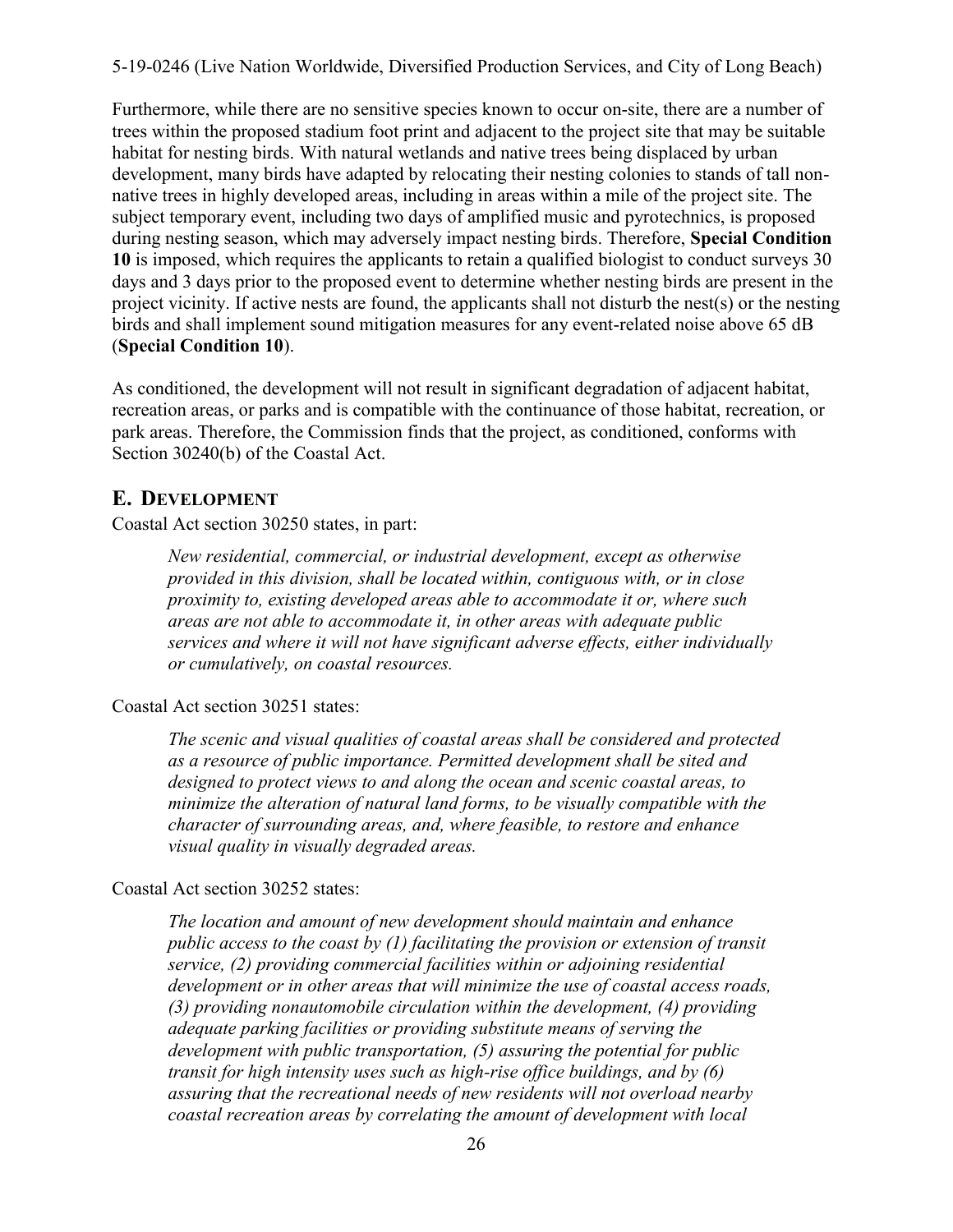*park acquisition and development plans with the provision of onsite recreational facilities to serve the new development.* 

Coastal Act section 30253 states, in part:

 $\overline{a}$ 

*New development shall do all of the following:* 

- *(a) Minimize risks to life and property in areas of high geologic, flood, and fire hazard.*
- *(b) Assure stability and structural integrity, and neither create nor contribute significantly to erosion, geologic instability, or destruction of the site or surrounding area or in any way require the construction of protective devices that would substantially alter natural landforms along bluffs and cliffs.*
- *(d) Minimize energy consumption and vehicle miles traveled.*

Alamitos Beach is located directly adjacent to the City's harbor and breakwater, as well as directly seaward of where the majority of visitor-serving, tourist, and event facilities in the City's downtown area are located including the Long Beach Convention Center, Aquarium of the Pacific, the Pike Outlets, and Shoreline Village. The project site is also adjacent to high-rise apartment and condo buildings. Adequate public services exist to support the temporary development and there will be no long-term adverse impacts on coastal resources.

No substantial movement of sand is proposed in association with the subject project; thus, the proposed development will not significantly alter the sandy beach. In addition, the proposed project site is set back at least 50 feet from the mean high tide line and is not expected to be subject to inundation given the tide predictions during the proposed event<sup>7</sup>.

The proposed fencing around the sand-sculpture exhibit is proposed to be four feet high and visually permeable. While the 8-foot chain-link fence surrounding the stadium would have a temporary adverse impact to visual resources, views from Shoreline Drive would not be significantly obstructed all structures would be removed from the beach by 7 pm on the last day of the proposed ten-day event. Other views of the water are easily accessed from the bike and [pedestrian paths and lateral access along the shoreline will be maintained pursuant to](#page-6-1) **Special Condition 3**. Therefore, the project will have no long-term adverse impacts on visual resources.

As conditioned through **[Special Condition 3](#page-6-1)**, the organizers are required to develop and implement parking and traffic management plans, offer a free bike and scooter valet service, and encourage use of alternative transportation. Thus, energy consumption and vehicle miles traveled are minimized and alternative modes are encouraged.

The temporary development is located on Alamitos Beach within an existing developed area that has historically been used for large visitor-serving events. As conditioned, will be compatible with the development in area, and has been designed to assure structural integrity. Therefore, the Commission finds that the development, as conditioned, conforms to Sections 30250, 30251, 30252, 30253 of the Coastal Act.

<sup>7</sup> NOAA/NOS/CO-OPS Tide Predictions for Long Beach, Inner Harbor, CA. Accessed 4/23/2019[: tidesandcurrents.noaa.gov](https://tidesandcurrents.noaa.gov/noaatidepredictions.html?id=9410680&units=standard&bdate=20180715&edate=20180724&timezone=LST/LDT&clock=12hour&datum=MHHW&interval=hilo&action=dailychart).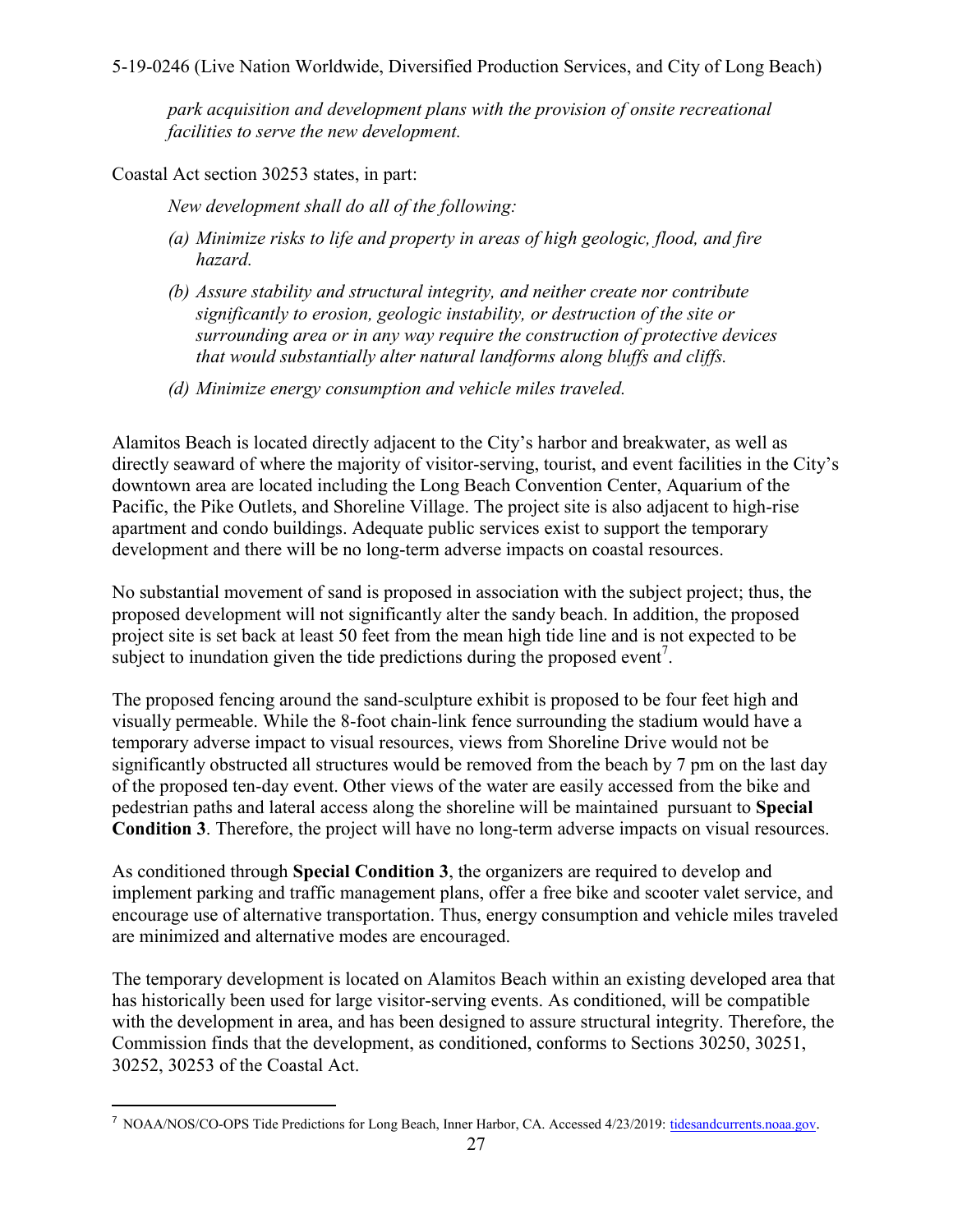## <span id="page-27-0"></span>**F. UNPERMITTED DEVELOPMENT**

Violations of the Coastal Act associated with the previous year's event undertaken by the applicants on the project site include failure to satisfy special conditions necessary to secure issuance of the coastal development permit for the event in 2018 (CDP No. 5-18-0142). Additionally, even if the coastal development permit had been issued, the applicants failed to comply with all requirements of Special Condition 5, which states, in part (emphasis added):

#### **Implementation of Proposed Public Access Improvements.**

- A. PRIOR TO THE ISSUANCE OF THE COASTAL DEVELOPMENT PERMIT, the permittee shall deposit \$35,000 (herein 'fund') into *an interest-bearing account, to be established and managed by the City of Long Beach* in support of the following activities, as proposed by the permittees and as described below. The fund shall be used in its entirety within one year of being deposited into the interest-bearing account established and managed by the City of Long Beach. If any portion of the fund remains in the account after one year and the Executive Director determines the funds should be reassigned, those funds shall be transferred to an agency or nonprofit entity to be selected by the Executive Director, for the purpose of providing increased public access and recreation opportunities to the Coastal Zone in Long Beach. The entire fund shall be directed towards programs providing underserved youth in need of financial aid or not otherwise able to regularly access the beach opportunities for coastal access and recreation. *Specifically, it shall be used to support the activities identified below, in consultation with the Executive Director*.
	- a. Sun Soaked Parks and Recreation Days: A portion of the fund shall cover *transportation and meals for each day of the free community events* at Alamitos Beach, including professional and amateur sand-sculpting, sunrise and sunset yoga and meditation, beach volleyball clinics and games, and CPR and beach safety demonstrations, from Monday, July 16, 2018 through Friday, July 20, 2018.
	- b. All City Beach Day: A portion of the fund shall cover transportation and lunch for the City of Long Beach's All City Beach Day.
	- c. City of Long Beach Swim Lessons: A portion of the fund shall be deposited into a scholarship fund managed by Partners of Parks to cover the cost of swim lessons for low-income applicants at any of the City's three public pool facilities— Silverado Pool, Belmont Pool, or Martin Luther King Pool.
	- d. Long Beach Junior Lifeguards: A portion of the fund shall be deposited into a scholarship fund managed by the Long Beach Fire Department to cover the registration fee for Junior Lifeguard programs.

On July 20, 2018 Coastal Commission staff conducted a site visit to observe the free community events and confirmed that transportation to the community events and meals at the events for underserved youth were not provided as required by Special Condition 5 of CDP No. 5-18-0142. In addition, per Special Condition 5.A, the co-applicant (event promoter) was required to deposit \$35,000 (the fund) into an interest-bearing account to be established and managed by the City of Long Beach in support of activities, including transportation and meals for each day of the free community events, during the Sun Soaked Parks and Recreation Days. Special Condition 5 also required the City to consult with the Executive Director regarding the expenditure of funds from the account.

Although the applicants did not comply with this condition prior to the 2018 event, after the event had commenced, the City indicated that the event promoter had deposited the fund into a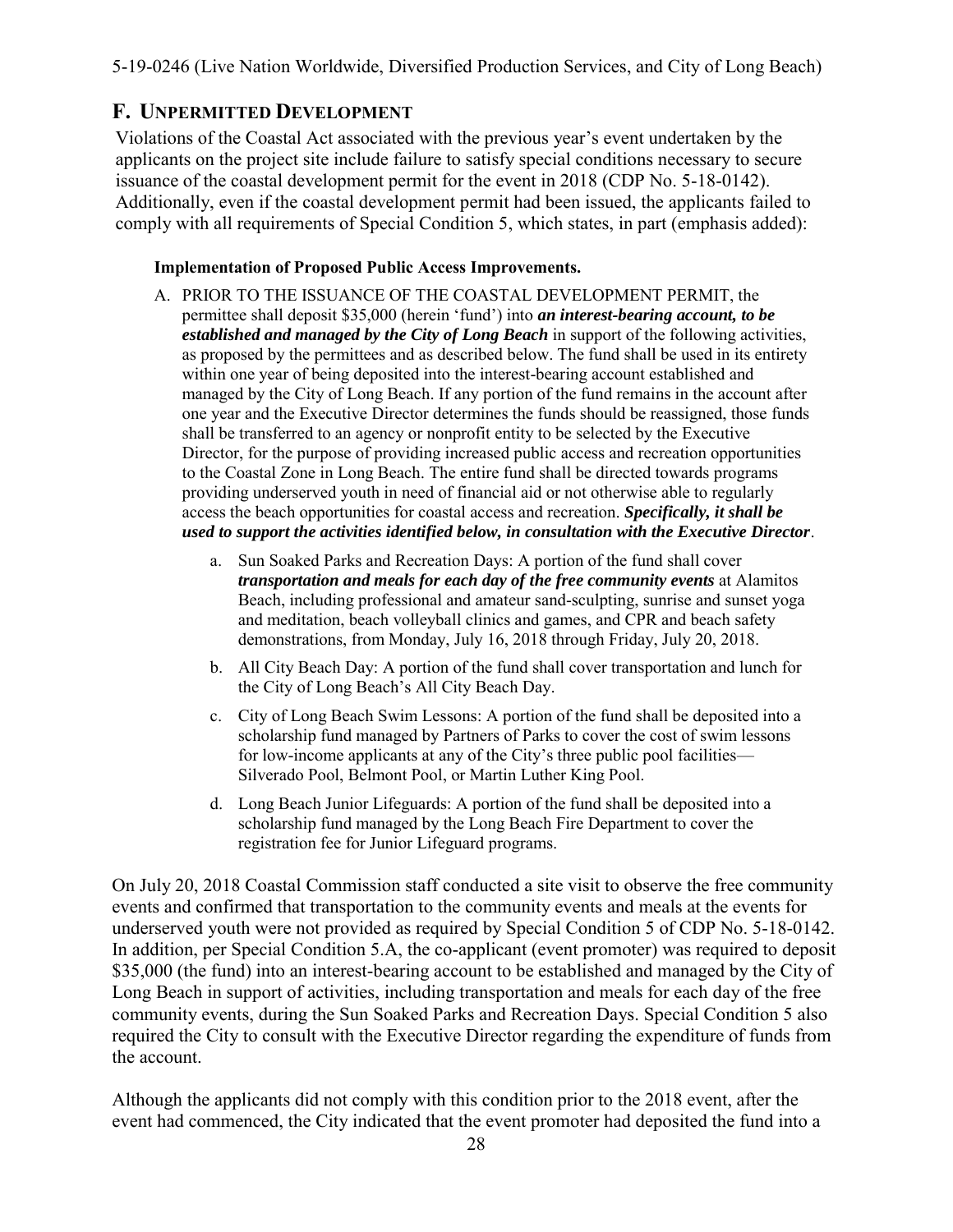non-interest bearing, restricted account managed by Partners of Parks, a  $501(c)(3)$  nonprofit, which did not fully comply with the provisions of the special condition. Commission staff worked with City staff to resolve this issue and on September 4, 2018, the City transferred the \$35,000 into an approved interest bearing account. The City states that most of the \$35,000 mitigation fund has been to support public access and recreation opportunities, including 672 swim lessons and 10 Junior Lifeguard scholarships and approximately 2,400 youth participants at the All City Beach Day; however these opportunities were provided separate from the community event days specified in the approved permit, which were also required to include public access and recreation opportunities. The applicants and City staff state that failure to provide the required transportation and meals during the community event days specified in the approved permit occurred, in part, because in the short time between the Commission's approval of the project and the event, there was not enough time to do outreach to potential participants.

The event promoter and the City have indicated that all remaining funds from last year will be spent within one year of the date they were deposited into the account, as required by special condition 5 of CDP No. 5-18-0142. In order to ensure that last year's public access funds are used in their entirety for their intended purpose, [Special Condition 5](#page-8-0) of the subject coastal development permit is imposed. Special Condition 5 requires to the applicants to provide evidence to the Executive Director that the remaining funds from the above referenced account shall be utilized for programs providing underserved communities in need of financial aid or not otherwise able to regularly access the coast.

Consideration of the permit application by the Commission has been based solely on the consistency of the proposed development with the policies of Chapter 3 of the Coastal Act. Approval of this permit does not constitute a waiver of any legal action with regard to the alleged unpermitted development, nor does it constitute admission as to the legality of any development undertaken on the subject site without a coastal development permit.

# <span id="page-28-0"></span>**G. LOCAL COASTAL PROGRAM**

A coastal development permit is required from the Commission for the proposed development because it is located within the Commission's area of original jurisdiction and on state tidelands. The Commission's standard of review for the proposed development is the Chapter 3 policies of the Coastal Act. The City of Long Beach local coastal program, certified by the Commission on July 22, 1980, is advisory in nature and may provide guidance. As conditioned, the proposed temporary development is consistent with Chapter 3 of the Coastal Act.

## <span id="page-28-1"></span>**H. CALIFORNIA ENVIRONMENTAL QUALITY ACT**

Section 13096 of the California Code of Regulations requires Commission approval of a coastal development permit application to be supported by a finding showing the application, as conditioned by any conditions of approval, to be consistent with any applicable requirements of the California Environmental Quality Act (CEQA). Section 21080.5(d)(2)(A) of CEQA prohibits a proposed development from being approved if there are feasible alternatives or feasible mitigation measures available which would substantially lessen any significant adverse effect which the activity may have on the environment.

On March 4, 2019, the City of Long Beach, the lead agency for CEQA, determined that the proposed event is categorically exempt from CEQA finding that the proposed ten-day